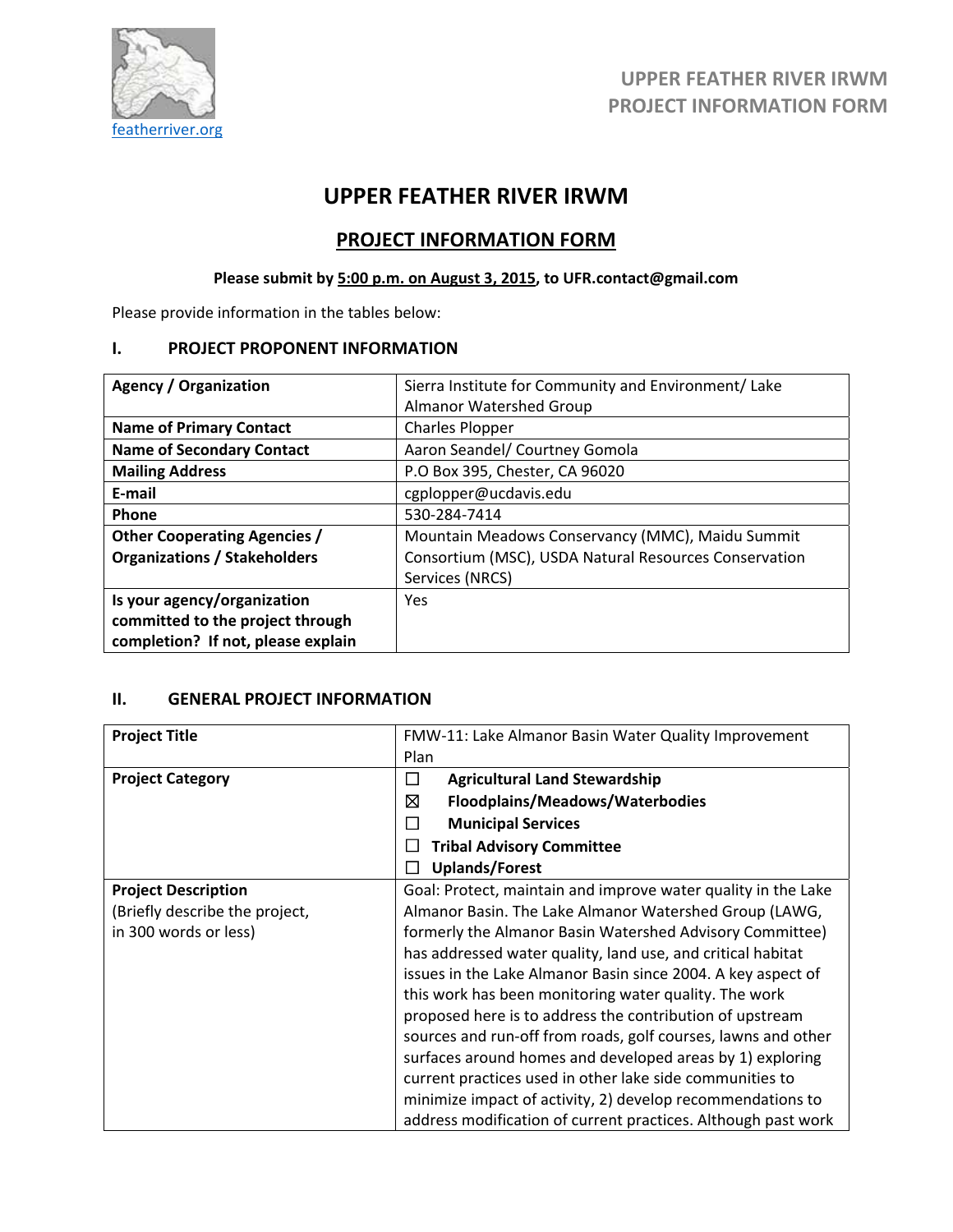|                                                                                                                                                         | has successfully been implemented, and more public support<br>garnered for watershed stewardship activities, there is an<br>imminent need for large-scale reductions in non-point sources<br>of nutrient deposition into the Lake. This project will build<br>upon established community connections and previous<br>research to develop action plans to reduce erosion,<br>sedimentation and contaminated nutrient run-off and<br>deposition into the Lake Almanor. |
|---------------------------------------------------------------------------------------------------------------------------------------------------------|----------------------------------------------------------------------------------------------------------------------------------------------------------------------------------------------------------------------------------------------------------------------------------------------------------------------------------------------------------------------------------------------------------------------------------------------------------------------|
| Project Location Description (e.g.,<br>along the south bank of stream/river<br>between river miles or miles from<br>Towns/intersection and/or address): | The Almanor Basin Watershed including Mountain Meadows,<br>Walker Lake and its contributing creeks, Hamilton Branch,<br>Lake Almanor, Butt Lake, Last Chance Creek, Bailey<br>Creek and the North Fork of the Feather River above Lake<br>Almanor and its tributaries.                                                                                                                                                                                               |
| Latitude:                                                                                                                                               | 40° 07' to 40° 30' N                                                                                                                                                                                                                                                                                                                                                                                                                                                 |
| Longitude:                                                                                                                                              | 120° 48' to 121° 30' W                                                                                                                                                                                                                                                                                                                                                                                                                                               |

### **III. APPLICABLE IRWM PLAN OBJECTIVES ADDRESSED**

For each of the objectives addressed by the project, provide a one to two sentence description of how the project contributes to attaining the objective and how the project outcomes will be quantified. If the project does not address *any* of the IRWM plan objectives, provide a one to two sentence description of how the project relates to a challenge or opportunity of the Region.

|                                 | Will the        |                                     | Quantification       |
|---------------------------------|-----------------|-------------------------------------|----------------------|
|                                 | project         |                                     | (e.g. acres of       |
|                                 | address         |                                     | streams/wetlands     |
| <b>Upper Feather River IRWM</b> | the             | <b>Brief explanation of project</b> | restored or          |
| Objectives:                     | objective?      | linkage to selected Objective       | enhanced)            |
| Restore natural hydrologic      | $\square$ Yes   |                                     |                      |
| functions.                      |                 |                                     |                      |
|                                 | $\boxtimes$ N/A |                                     |                      |
| Reduce potential for            | $\Box$ Yes      |                                     |                      |
| catastrophic wildland fires in  |                 |                                     |                      |
| the Region.                     | $\boxtimes$ N/A |                                     |                      |
| <b>Build communication and</b>  | $\boxtimes$ Yes | Once the project is funded, all     | Involvement of at    |
| collaboration among water       |                 | relevant stakeholders will be       | least 6 agencies     |
| resources stakeholders in the   | $\Box$ N/A      | brought together to assist in       | (USFS, NRCS, DWR,    |
| Region.                         |                 | developing the assessment           | CPUD, WPUD,          |
|                                 |                 | plan, identifying other             | HBPUD) and 7         |
|                                 |                 | stakeholders, identifying           | entities (PG&E, SPI, |
|                                 |                 | potential contractors, and          | CPI, West Almanor    |
|                                 |                 | insuring all relevant factors that  | CC, Pennisula CC,    |
|                                 |                 | could compromise water              | MMC, MSC) with       |
|                                 |                 | quality are included in the         | concerns regarding   |
|                                 |                 | assessment. As the                  | operations that      |
|                                 |                 | assessments progress, all           | effect water quality |
|                                 |                 | stakeholders, including DWR,        | in at least 2        |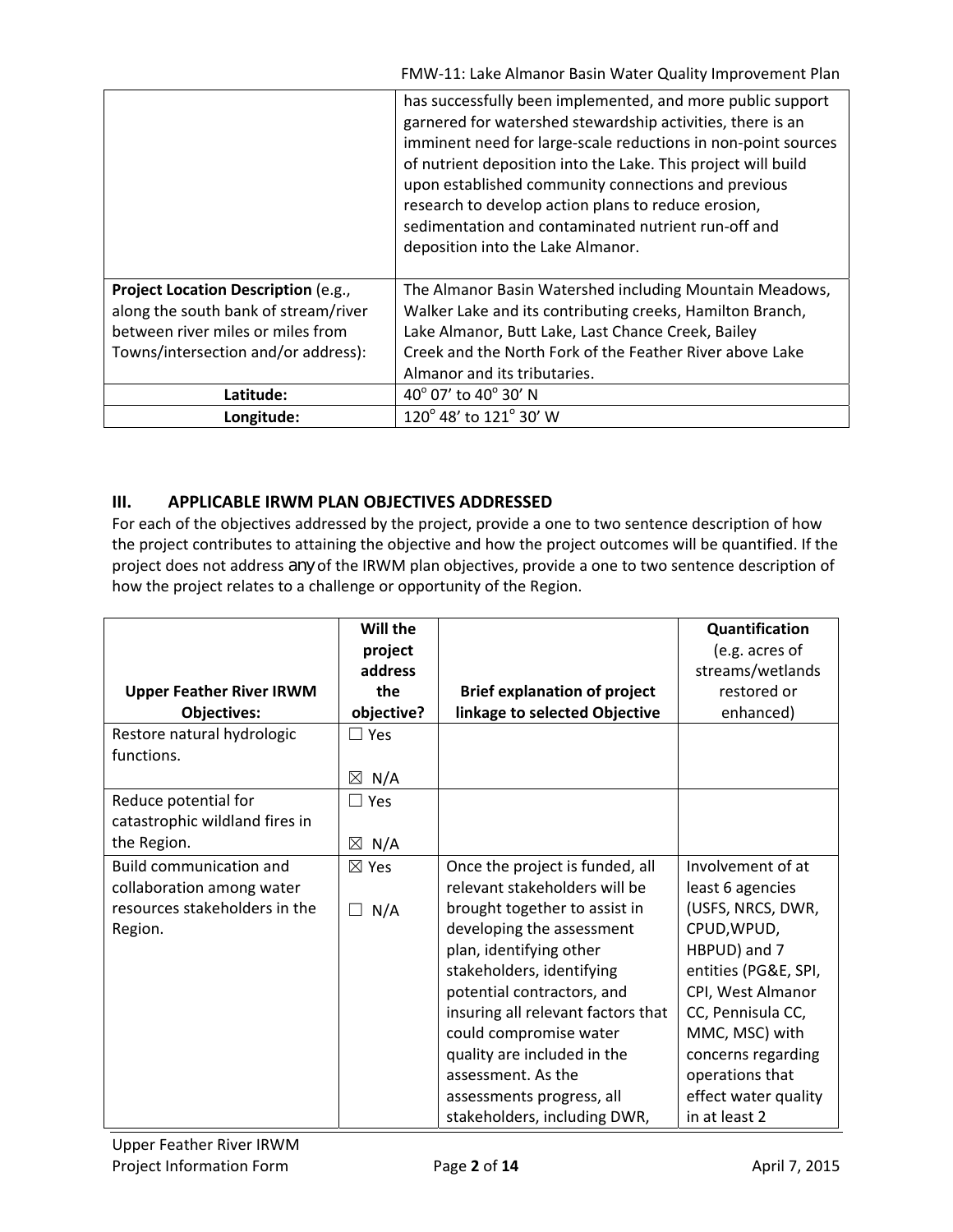FMW‐11: Lake Almanor Basin Water Quality Improvement Plan

|                                                                  | Will the        |                                                                      | Quantification                        |
|------------------------------------------------------------------|-----------------|----------------------------------------------------------------------|---------------------------------------|
|                                                                  | project         |                                                                      | (e.g. acres of                        |
|                                                                  | address<br>the  |                                                                      | streams/wetlands<br>restored or       |
| <b>Upper Feather River IRWM</b><br><b>Objectives:</b>            | objective?      | <b>Brief explanation of project</b><br>linkage to selected Objective | enhanced)                             |
|                                                                  |                 | will also be involved in the                                         | meetings per year                     |
|                                                                  |                 | evaluation of the data and the                                       | for planning and                      |
|                                                                  |                 | identification of potential                                          | evaluation.                           |
|                                                                  |                 | solutions and planning for                                           |                                       |
|                                                                  |                 | mitigation.                                                          |                                       |
| Work with DWR to develop                                         | $\boxtimes$ Yes | Once the project is funded, all                                      | At least 2 meetings                   |
| strategies and actions for the                                   |                 | relevant stakeholders will be                                        | per year that                         |
| management, operation, and                                       | N/A<br>$\Box$   | brought together to assist in                                        | include other                         |
| control of SWP facilities in the                                 |                 | developing the assessment                                            | agencies and                          |
| <b>Upper Feather River</b>                                       |                 | plan, identifying other                                              | entities with                         |
| Watershed in order to increase                                   |                 | stakeholders, identifying                                            | concerns regarding<br>operations that |
| water supply, recreational, and<br>environmental benefits to the |                 | potential contractors, and<br>insuring all relevant factors that     | effect water quality.                 |
| Region.                                                          |                 | could compromise water                                               | (See above)                           |
|                                                                  |                 | quality are included in the                                          |                                       |
|                                                                  |                 | assessment. As the                                                   |                                       |
|                                                                  |                 | assessments progress, all                                            |                                       |
|                                                                  |                 | stakeholders, including DWR,                                         |                                       |
|                                                                  |                 | will also be involved in the                                         |                                       |
|                                                                  |                 | evaluation of the data and the                                       |                                       |
|                                                                  |                 | identification of potential                                          |                                       |
|                                                                  |                 | solutions and planning for                                           |                                       |
|                                                                  |                 | mitigation.                                                          |                                       |
| Encourage municipal service                                      | $\boxtimes$ Yes | Once the project is funded, all                                      | At least 2 meetings                   |
| providers to participate in                                      |                 | relevant stakeholders will be                                        | per year that                         |
| regional water management                                        | $\Box$ N/A      | brought together to assist in                                        | include other                         |
| actions that improve water                                       |                 | developing the assessment                                            | agencies and<br>entities with         |
| supply and water quality.                                        |                 | plan, identifying other<br>stakeholders, identifying                 | concerns regarding                    |
|                                                                  |                 | potential contractors, and                                           | operations that                       |
|                                                                  |                 | insuring all relevant factors that                                   | effect water quality.                 |
|                                                                  |                 | could compromise water                                               | (See above)                           |
|                                                                  |                 | quality are included in the                                          |                                       |
|                                                                  |                 | assessment. As the                                                   |                                       |
|                                                                  |                 | assessments progress, all                                            |                                       |
|                                                                  |                 | stakeholders, including DWR,                                         |                                       |
|                                                                  |                 | will also be involved in the                                         |                                       |
|                                                                  |                 | evaluation of the data and the                                       |                                       |
|                                                                  |                 | identification of potential                                          |                                       |
|                                                                  |                 | solutions and planning for                                           |                                       |
|                                                                  |                 | mitigation.                                                          |                                       |
| Continue to actively engage in                                   | $\boxtimes$ Yes | Members of LAWG have been                                            |                                       |
| FERC relicensing of<br>hydroelectric facilities in the           |                 | actively engaged in the FERC<br>relicensing of Lake Almanor          |                                       |
|                                                                  | N/A             |                                                                      |                                       |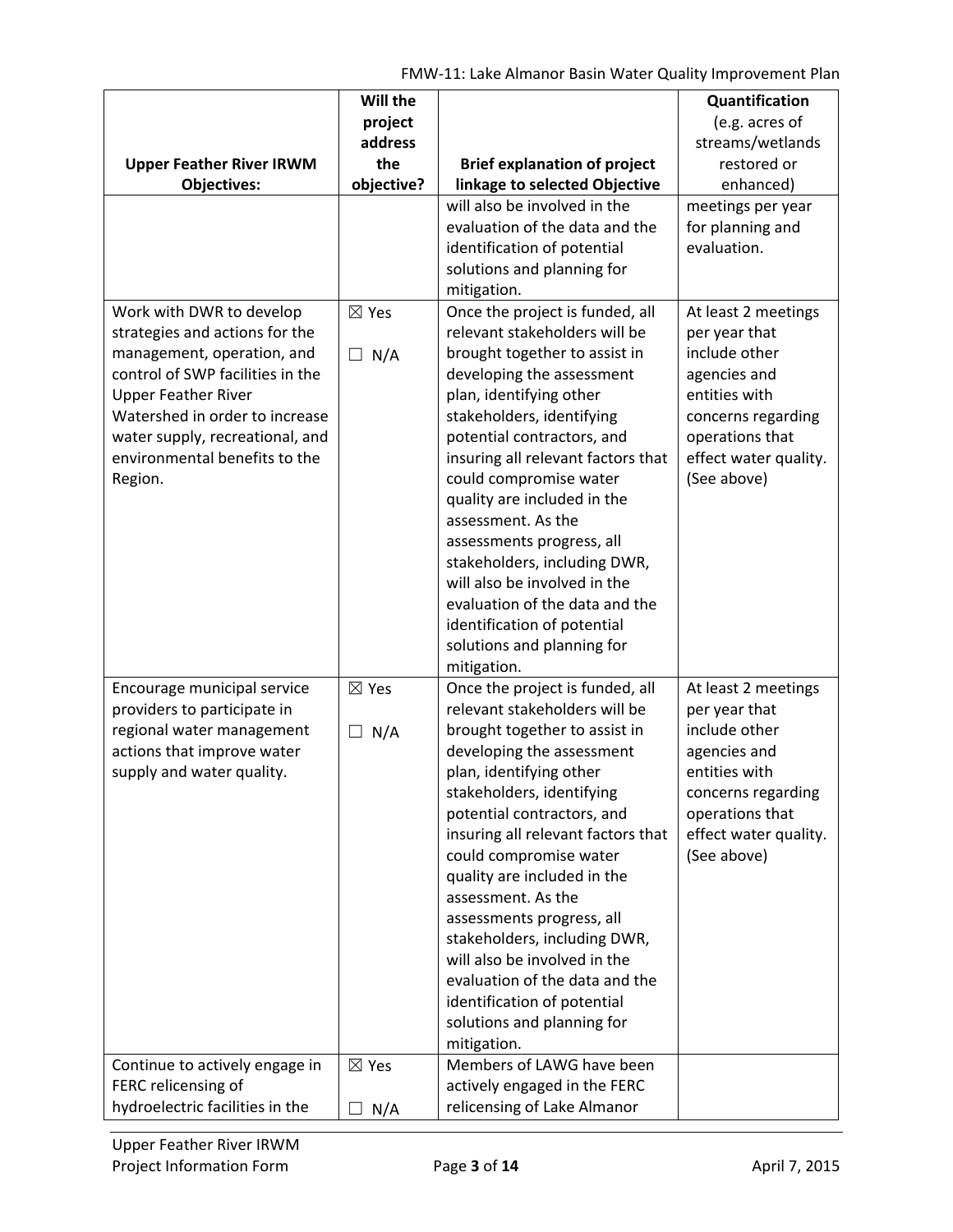|                                                       | Will the        |                                                                 | Quantification   |
|-------------------------------------------------------|-----------------|-----------------------------------------------------------------|------------------|
|                                                       | project         |                                                                 | (e.g. acres of   |
|                                                       | address         |                                                                 | streams/wetlands |
| <b>Upper Feather River IRWM</b>                       | the             | <b>Brief explanation of project</b>                             | restored or      |
| <b>Objectives:</b>                                    | objective?      | linkage to selected Objective                                   | enhanced)        |
| Region.                                               |                 | since it started.                                               |                  |
|                                                       |                 | Despite detailed                                                |                  |
|                                                       |                 | documentation provided by                                       |                  |
|                                                       |                 | LAWG demonstrating recent                                       |                  |
|                                                       |                 | increases in nutrients and blue-                                |                  |
|                                                       |                 | green algae in Lake Almanor,                                    |                  |
|                                                       |                 | this issue was not addressed in                                 |                  |
|                                                       |                 | the EIR recently released for                                   |                  |
|                                                       |                 | FERC 2105.                                                      |                  |
| Address economic challenges                           | $\square$ Yes   |                                                                 |                  |
| of municipal service providers                        |                 |                                                                 |                  |
| to serve customers.                                   | $\boxtimes$ N/A |                                                                 |                  |
|                                                       |                 |                                                                 |                  |
| Protect, restore, and enhance                         | $\Box$ Yes      |                                                                 |                  |
| the quality of surface and                            |                 |                                                                 |                  |
| groundwater resources for all                         | $\boxtimes$ N/A |                                                                 |                  |
| beneficial uses, consistent with                      |                 |                                                                 |                  |
| the RWQC Basin Plan.                                  |                 |                                                                 |                  |
| Address water resources and                           | $\square$ Yes   |                                                                 |                  |
| wastewater needs of DACs and                          |                 |                                                                 |                  |
| Native Americans.                                     | $\boxtimes$ N/A |                                                                 |                  |
| Coordinate management of                              | $\Box$ Yes      |                                                                 |                  |
| recharge areas and protect                            |                 |                                                                 |                  |
| groundwater resources.                                | $\boxtimes$ N/A |                                                                 |                  |
| Improve coordination of land                          | $\boxtimes$ Yes | Assessment will identify non-                                   |                  |
| use and water resources                               |                 | point source pollution to Lake                                  |                  |
| planning.                                             | $\Box$ N/A      | Almanor which may result in: a)                                 |                  |
|                                                       |                 | different management of                                         |                  |
|                                                       |                 | fertilizer use around the lake, b)                              |                  |
|                                                       |                 | new management approaches                                       |                  |
|                                                       |                 | for service and logging road                                    |                  |
|                                                       |                 | maintenance adjacent to                                         |                  |
|                                                       |                 | upstream water sources, c)                                      |                  |
|                                                       |                 | altered management of waste<br>handing procedures, d)           |                  |
|                                                       |                 |                                                                 |                  |
|                                                       |                 | different watering practices for<br>golf course and other large |                  |
|                                                       |                 | areas of lawn, e) different                                     |                  |
|                                                       |                 | management practices for                                        |                  |
|                                                       |                 | handing storm water runoff.                                     |                  |
|                                                       |                 |                                                                 |                  |
| Maximize agricultural,<br>environmental and municipal | $\Box$ Yes      |                                                                 |                  |
| water use efficiency.                                 |                 |                                                                 |                  |
|                                                       | $\boxtimes$ N/A |                                                                 |                  |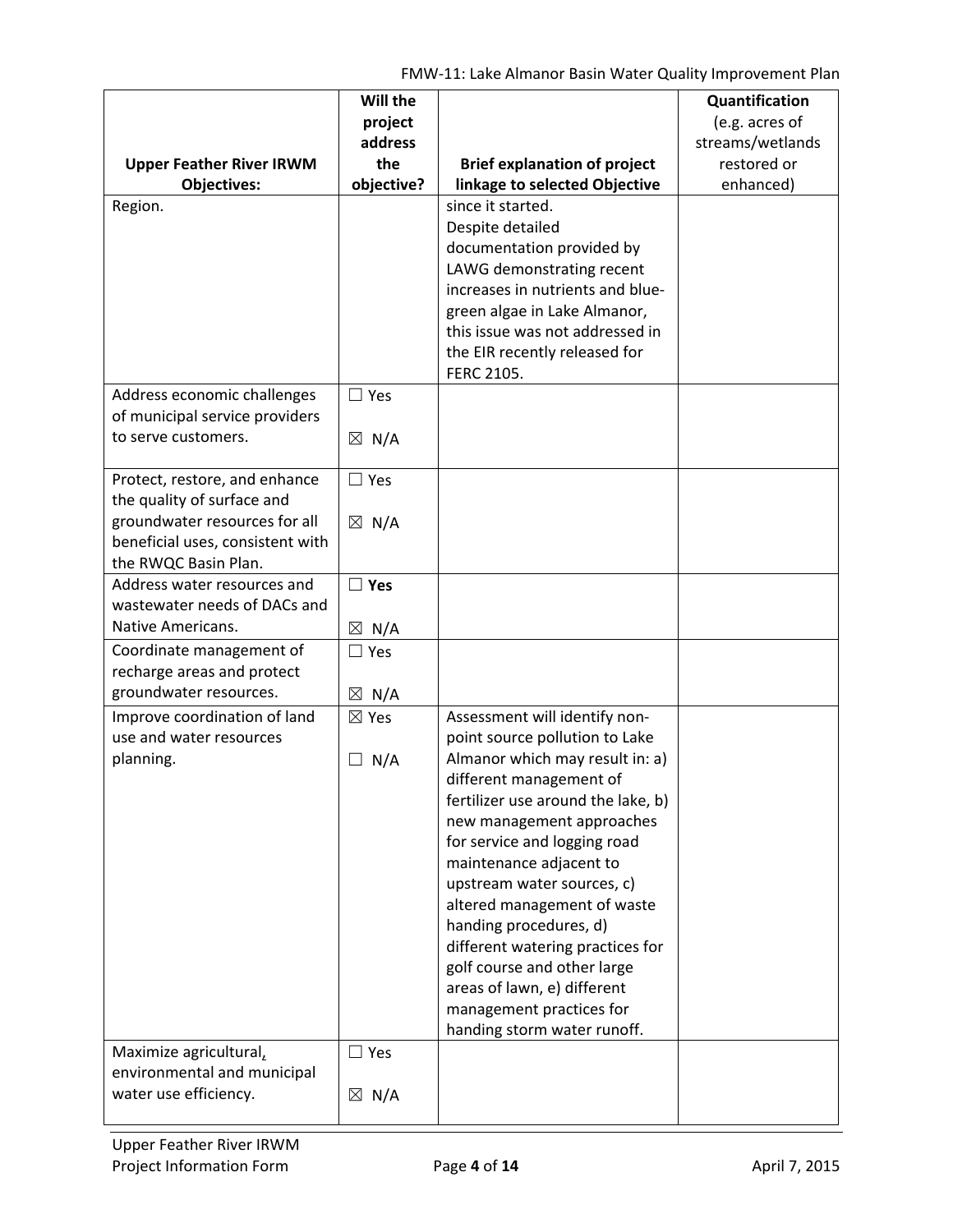FMW‐11: Lake Almanor Basin Water Quality Improvement Plan

|                                                 | Will the<br>project |                                     | Quantification<br>(e.g. acres of |
|-------------------------------------------------|---------------------|-------------------------------------|----------------------------------|
|                                                 | address             |                                     | streams/wetlands                 |
| <b>Upper Feather River IRWM</b>                 | the                 | <b>Brief explanation of project</b> | restored or                      |
| <b>Objectives:</b>                              | objective?          | linkage to selected Objective       | enhanced)                        |
| Effectively address climate                     | $\boxtimes$ Yes     | The effects of nutrient             |                                  |
| change adaptation and/or                        |                     | deposition will be exacerbated      |                                  |
| mitigation in water resources                   | $\Box$ N/A          | by warmer temperatures and          |                                  |
| management.                                     |                     | drier years. Therefore,             |                                  |
|                                                 |                     | identifying sources of nutrient     |                                  |
|                                                 |                     | deposition and avenues for          |                                  |
|                                                 |                     | mitigating these impacts will       |                                  |
|                                                 |                     | help combat the effects of          |                                  |
|                                                 |                     | climate change on these             |                                  |
|                                                 |                     | variables.                          |                                  |
| Improve efficiency and                          | $\boxtimes$ Yes     |                                     |                                  |
| reliability of water supply and                 |                     |                                     |                                  |
| other water-related                             | $\boxtimes$ N/A     |                                     |                                  |
| infrastructure.<br>Enhance public awareness and |                     | The information and                 |                                  |
| understanding of water                          | $\boxtimes$ Yes     | planning process, as well as        |                                  |
| management issues and needs.                    |                     | , the finished plans and            |                                  |
|                                                 | $\Box$ N/A          | operations will be                  |                                  |
|                                                 |                     | incorporated into the               |                                  |
|                                                 |                     | educational program being           |                                  |
|                                                 |                     | developed by another                |                                  |
|                                                 |                     | proposal from                       |                                  |
|                                                 |                     | SI/LAWG/MMC/MSC.                    |                                  |
| Address economic challenges                     | $\Box$ Yes          |                                     |                                  |
| of agricultural producers.                      |                     |                                     |                                  |
|                                                 | $\boxtimes$ N/A     |                                     |                                  |
| Work with counties/                             | $\boxtimes$ Yes     | SI and LAWG currently have a        |                                  |
| communities/groups to make                      |                     | Watershed Coordinator who           |                                  |
| sure staff capacity exists for                  | $\Box$ N/A          | works closely with members          |                                  |
| actual administration and                       |                     | and DWR on the current              |                                  |
| implementation of grant                         |                     | assessment. This person's           |                                  |
| funding.                                        |                     | duties will be expanded to          |                                  |
|                                                 |                     | include management of the           |                                  |
|                                                 |                     | proposed project.                   |                                  |

If no objectives are addressed, describe how the project relates to a challenge or opportunity for the Region: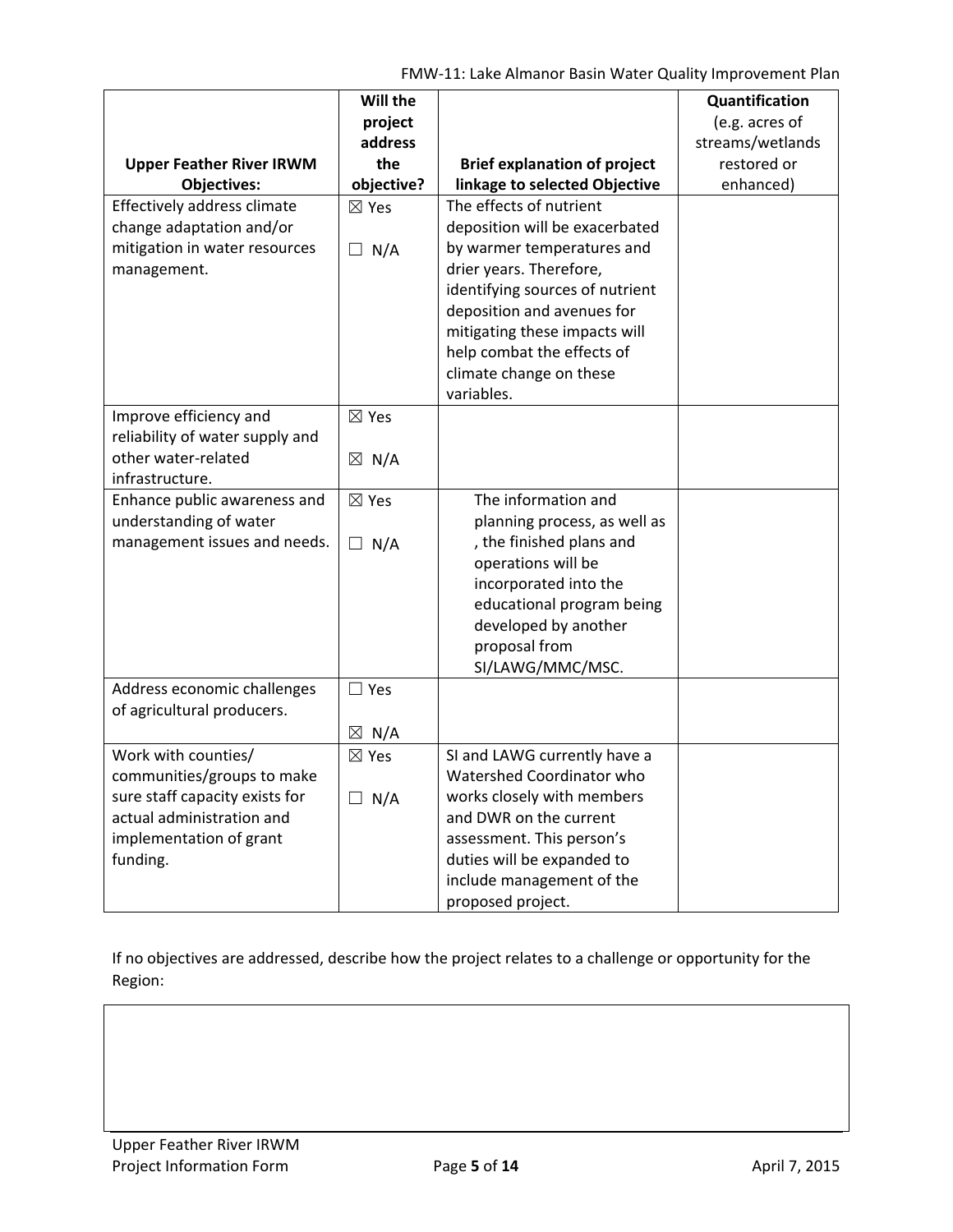### **IV. PROJECT IMPACTS AND BENEFITS**

Please provide a summary of the expected project benefits and impacts in the table below or check N/A if not applicable; **do no leave a blank cell.** Note that DWR encourages multi‐benefit projects.

|    | If applicable, describe benefits or impacts of the project with respect to: |                 |                                                                                |  |  |
|----|-----------------------------------------------------------------------------|-----------------|--------------------------------------------------------------------------------|--|--|
| a. | <b>Native American Tribal Communities</b>                                   |                 | The projects will identify potential areas                                     |  |  |
|    |                                                                             | $\Box N/A$      | for mitigation that were historically used                                     |  |  |
|    |                                                                             |                 | by native American people as foraging                                          |  |  |
|    |                                                                             |                 | grounds for food and basket making                                             |  |  |
|    |                                                                             |                 | materials.                                                                     |  |  |
| b. | Disadvantaged Communities <sup>1</sup>                                      |                 | The projects will be located adjacent to                                       |  |  |
|    |                                                                             | $\Box N/A$      | the disadvantaged communities of                                               |  |  |
|    |                                                                             |                 | Chester, Canyon Dam, Prattville and                                            |  |  |
|    |                                                                             |                 | Westwood. By identifying areas needing                                         |  |  |
|    |                                                                             |                 | mitigation and strategies for protecting                                       |  |  |
|    |                                                                             |                 | and improving the quality of the water                                         |  |  |
|    |                                                                             |                 | in the entire Basin, the project has the                                       |  |  |
|    |                                                                             |                 | potential to increase tourism (hiking,                                         |  |  |
|    |                                                                             |                 | biking, birding, boating, hunting and                                          |  |  |
|    |                                                                             |                 | fishing). These activities draw visitors<br>into these communities which could |  |  |
|    |                                                                             |                 | improve conditions for local businesses.                                       |  |  |
|    |                                                                             |                 | As has been demonstrated by the                                                |  |  |
|    |                                                                             |                 | experience of communities surrounding                                          |  |  |
|    |                                                                             |                 | Clear Lake, poor water quality will                                            |  |  |
|    |                                                                             |                 | negatively impact the already struggling                                       |  |  |
|    |                                                                             |                 | water-based tourism economies of                                               |  |  |
|    |                                                                             |                 | Almanor Basin communities.                                                     |  |  |
| c. | <b>Environmental Justice<sup>2</sup></b>                                    |                 |                                                                                |  |  |
|    |                                                                             | $\boxtimes$ N/A |                                                                                |  |  |
|    |                                                                             |                 |                                                                                |  |  |
| d. | <b>Drought Preparedness</b>                                                 |                 | By identifying areas needing mitigation                                        |  |  |
|    |                                                                             | $\Box N/A$      | and strategies for protecting and                                              |  |  |
|    |                                                                             |                 | improving the quality of the water in the                                      |  |  |
|    |                                                                             |                 | entire Basin, the project has the                                              |  |  |
|    |                                                                             |                 | potential to enhance and protect                                               |  |  |
|    |                                                                             |                 | important tributaries and shoreline                                            |  |  |
|    |                                                                             |                 | habitats that will be critical for improved                                    |  |  |
|    |                                                                             |                 | water retention as the region prepares                                         |  |  |
|    |                                                                             |                 | for drought.                                                                   |  |  |
| e. | Assist the region in adapting to effects of                                 |                 | The effects of nutrient and sediment                                           |  |  |
|    | climate change <sup>3</sup>                                                 | $\Box N/A$      | deposition will be exacerbated by                                              |  |  |
|    |                                                                             |                 | warmer temperatures and drier years.                                           |  |  |
|    |                                                                             |                 | Therefore, identifying sources of                                              |  |  |
|    |                                                                             |                 | nutrient deposition and avenues for                                            |  |  |
|    |                                                                             |                 | mitigating these impacts will help                                             |  |  |
|    |                                                                             |                 | combat the effects of climate change on                                        |  |  |
|    |                                                                             |                 | these variables. This project will identify                                    |  |  |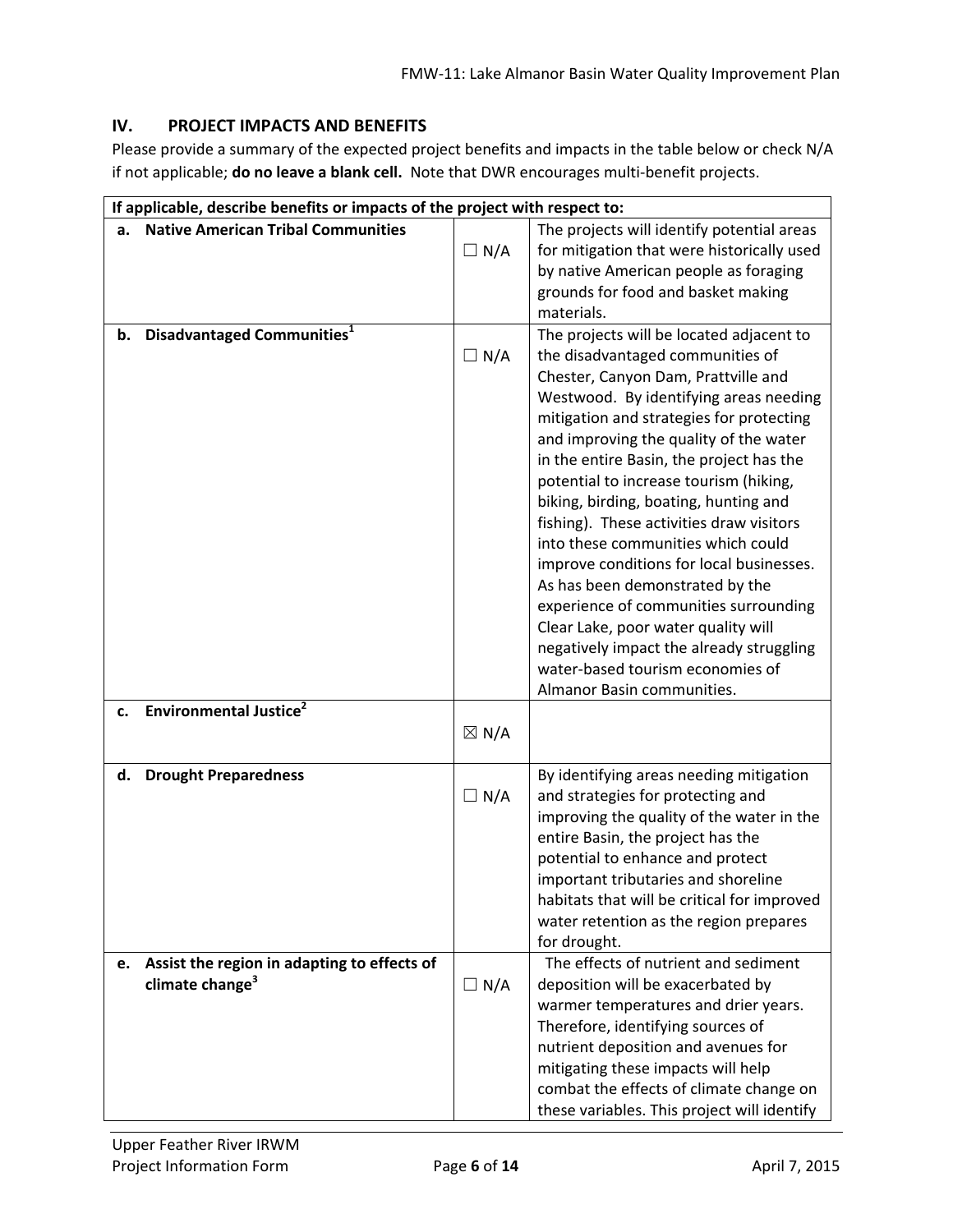|                                                                                                                                                                                                                                                          |                                                                                                                                                                                                                    |                 | and put in place preemptive measures. |
|----------------------------------------------------------------------------------------------------------------------------------------------------------------------------------------------------------------------------------------------------------|--------------------------------------------------------------------------------------------------------------------------------------------------------------------------------------------------------------------|-----------------|---------------------------------------|
| f.                                                                                                                                                                                                                                                       | Generation or reduction of greenhouse<br>gas emissions (e.g. green technology)                                                                                                                                     | $\boxtimes$ N/A |                                       |
| g.                                                                                                                                                                                                                                                       | Other expected impacts or benefits that<br>are not already mentioned elsewhere                                                                                                                                     | $\boxtimes$ N/A |                                       |
| $^1$ A Disadvantaged Community is defined as a community with an annual median household (MHI)<br>income that is less than 80 percent of the Statewide annual MHI. DWR's DAC mapping is available on<br>the UFR website (http://featherriver.org/maps/). |                                                                                                                                                                                                                    |                 |                                       |
|                                                                                                                                                                                                                                                          | <sup>2</sup> Environmental Justice is defined as the fair treatment of people of all races, cultures, and incomes<br>with respect to the development adoption implementation and enforcement of environmental laws |                 |                                       |

with respect to the development, adoption, implementation and enforcement of environmental laws, regulations and policies. An example of environmental justice benefit would be to improve conditions (e.g. water supply, flooding, sanitation) in an area of racial minorities.

<sup>3</sup> Climate change effects are likely to include increased flooding, extended drought, and associated secondary effects such as increased wildfire risk, erosion, and sedimentation.

DWR encourages multiple benefit projects which address one or more of the following elements (PRC §75026(a). Indicate which elements are addressed by your project.

| а. | Water supply reliability, water     | <b>Yes</b>         | g. | Drinking water treatment and    | Yes                |
|----|-------------------------------------|--------------------|----|---------------------------------|--------------------|
|    | conservation, water use efficiency  | N/A<br>$\boxtimes$ |    | distribution                    | ⊠<br>N/A           |
| b. | Stormwater capture, storage, clean- | <b>Yes</b>         | h. | Watershed protection and        | ⊠<br>Yes           |
|    | up, treatment, management           | N/A<br>$\boxtimes$ |    | management                      | N/A                |
| C. | Removal of invasive non-native      | ⊠<br><b>Yes</b>    | i. | Contaminant and salt removal    | <b>Yes</b>         |
|    | species, creation/enhancement of    | N/A                |    | through reclamation/desalting,  | $\boxtimes$<br>N/A |
|    | wetlands,                           |                    |    | other treatment technologies    |                    |
|    | acquisition/protection/restoration  |                    |    | and conveyance of recycled      |                    |
|    | of open space and watershed lands   |                    |    | water for distribution to users |                    |
| d. | Non-point source pollution          | $\boxtimes$<br>Yes | j. | Planning and implementation of  | Yes                |
|    | reduction, management and           | N/A                |    | multipurpose flood              | ⊠<br>N/A           |
|    | monitoring                          |                    |    | management programs             |                    |
| e. | Groundwater recharge and            | Yes                | k. | Ecosystem and fisheries         | ⊠<br>Yes           |
|    | management projects                 | N/A<br>$\boxtimes$ |    | restoration and protection      | N/A                |
| f. | Water banking, exchange,            | Yes                |    |                                 |                    |
|    | reclamation, and improvement of     | N/A<br>$\boxtimes$ |    |                                 |                    |
|    | water quality                       |                    |    |                                 |                    |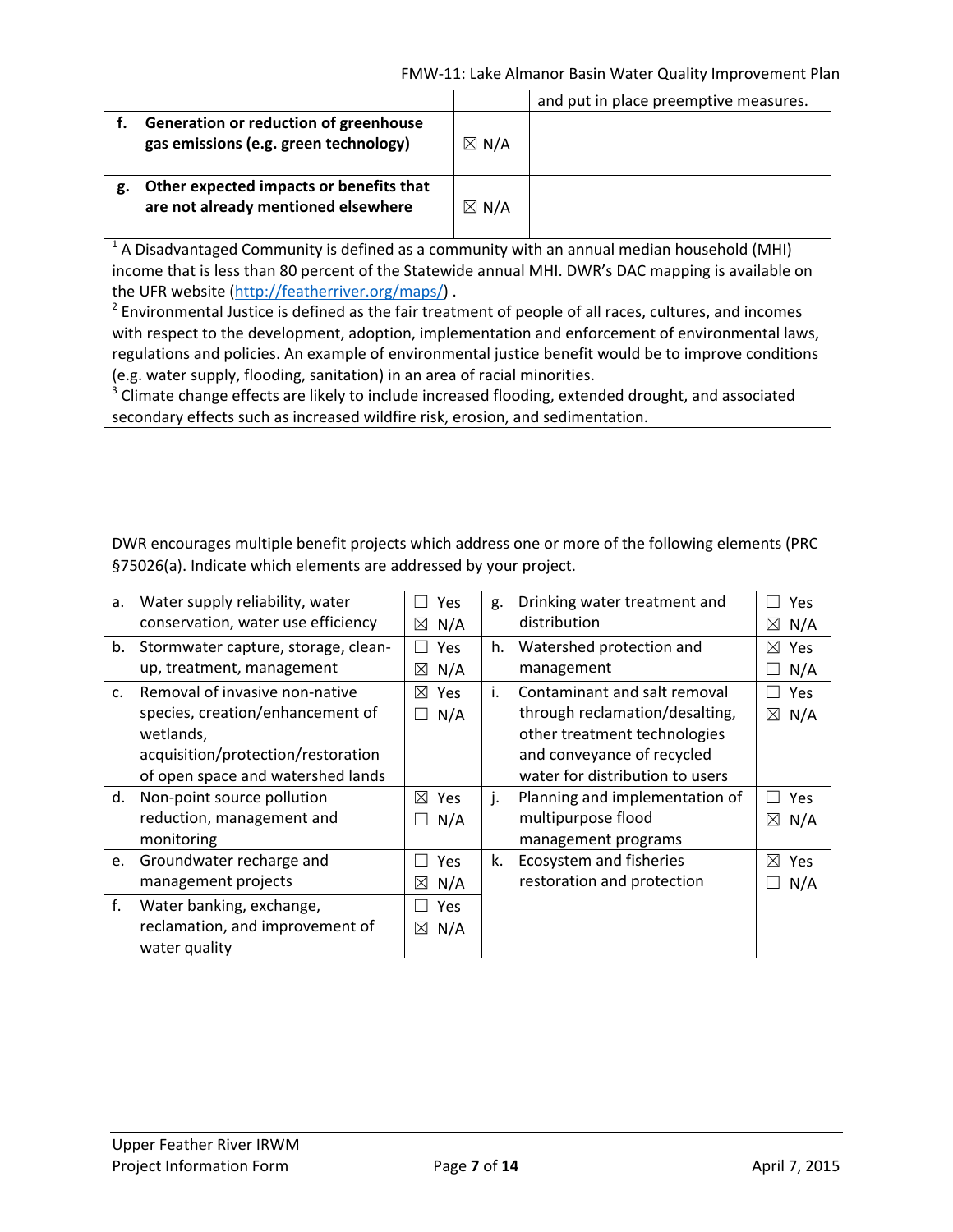#### **V. RESOURCE MANAGEMENT STRATEGIES**

For each resource management strategy (RMS) employed by the project, provide a one to two sentence description in the table below of how the project incorporates the strategy. A description of the RMS can be found in Volume 2 of the 2013 California Water Plan (http://featherriver.org/2013-californiawater-plan-update/).

|                                              | <b>Will the Project</b>            |                                                                                    |
|----------------------------------------------|------------------------------------|------------------------------------------------------------------------------------|
|                                              | incorporate                        | Description of how RMS to be employed,                                             |
| <b>Resource Management Strategy</b>          | RMS?                               | if applicable                                                                      |
| <b>Reduce Water Demand</b>                   |                                    |                                                                                    |
| Agricultural Water Use Efficiency            | $\boxtimes$<br>No<br>$\Box$<br>Yes |                                                                                    |
| Urban water use efficiency                   | $\boxtimes$<br>$\Box$ Yes<br>No    |                                                                                    |
| Improve Flood Management                     |                                    |                                                                                    |
| Flood management                             |                                    | By identifying and mitigating for sources of                                       |
|                                              | $\boxtimes$ Yes $\Box$ No          | excessive runoff, potential excess water flow                                      |
|                                              |                                    | during adverse inclement weather<br>conditions will be controlled.                 |
| Improve Operational Efficiency and Transfers |                                    |                                                                                    |
| Conveyance - regional/local                  | $\boxtimes$<br>No<br>Yes           |                                                                                    |
| System reoperation                           | $\boxtimes$<br>$\Box$<br>Yes<br>No |                                                                                    |
| <b>Water transfers</b>                       | $\boxtimes$<br>$\Box$<br>Yes<br>No |                                                                                    |
| <b>Increase Water Supply</b>                 |                                    |                                                                                    |
| Conjunctive management                       | Yes<br>No                          |                                                                                    |
| <b>Precipitation Enhancement</b>             | Yes<br>No                          |                                                                                    |
| Municipal recycled water                     | Yes<br>No                          |                                                                                    |
| Surface storage - regional/local             | Yes<br>$\Box$<br>No                |                                                                                    |
| <b>Improve Water Quality</b>                 |                                    |                                                                                    |
| Drinking water treatment and                 | $\boxtimes$ No<br>$\Box$ Yes       |                                                                                    |
| distribution                                 |                                    |                                                                                    |
| Groundwater remediation/aquifer              | $\Box$ Yes $\boxtimes$ No          |                                                                                    |
| remediation                                  |                                    |                                                                                    |
| Matching water quality to water              |                                    | Currently most of water in Lake Almanor is                                         |
| use                                          |                                    | committed to domestic use in Los Angeles<br>and the SF Bay Area. Identification of |
|                                              |                                    | problem areas will promote mitigation                                              |
|                                              | $\boxtimes$ Yes $\Box$ No          | activities that will improve current water                                         |
|                                              |                                    | quality for both consumption locally and for                                       |
|                                              |                                    | downstream water rights holders and                                                |
|                                              |                                    | prevent further deterioration of water                                             |
|                                              |                                    | quality.                                                                           |
| Pollution prevention                         |                                    | Currently most of water in Lake Almanor is                                         |
|                                              |                                    | committed to domestic use in Los Angeles                                           |
|                                              |                                    | and the SF Bay Area. Identification of                                             |
|                                              |                                    | problem areas, including at/near the                                               |
|                                              | $\boxtimes$ Yes $\Box$ No          | numerous boat ramps and marinas, will                                              |
|                                              |                                    | promote mitigation activities that will                                            |
|                                              |                                    | improve current water quality for both                                             |
|                                              |                                    | consumption locally and for downstream                                             |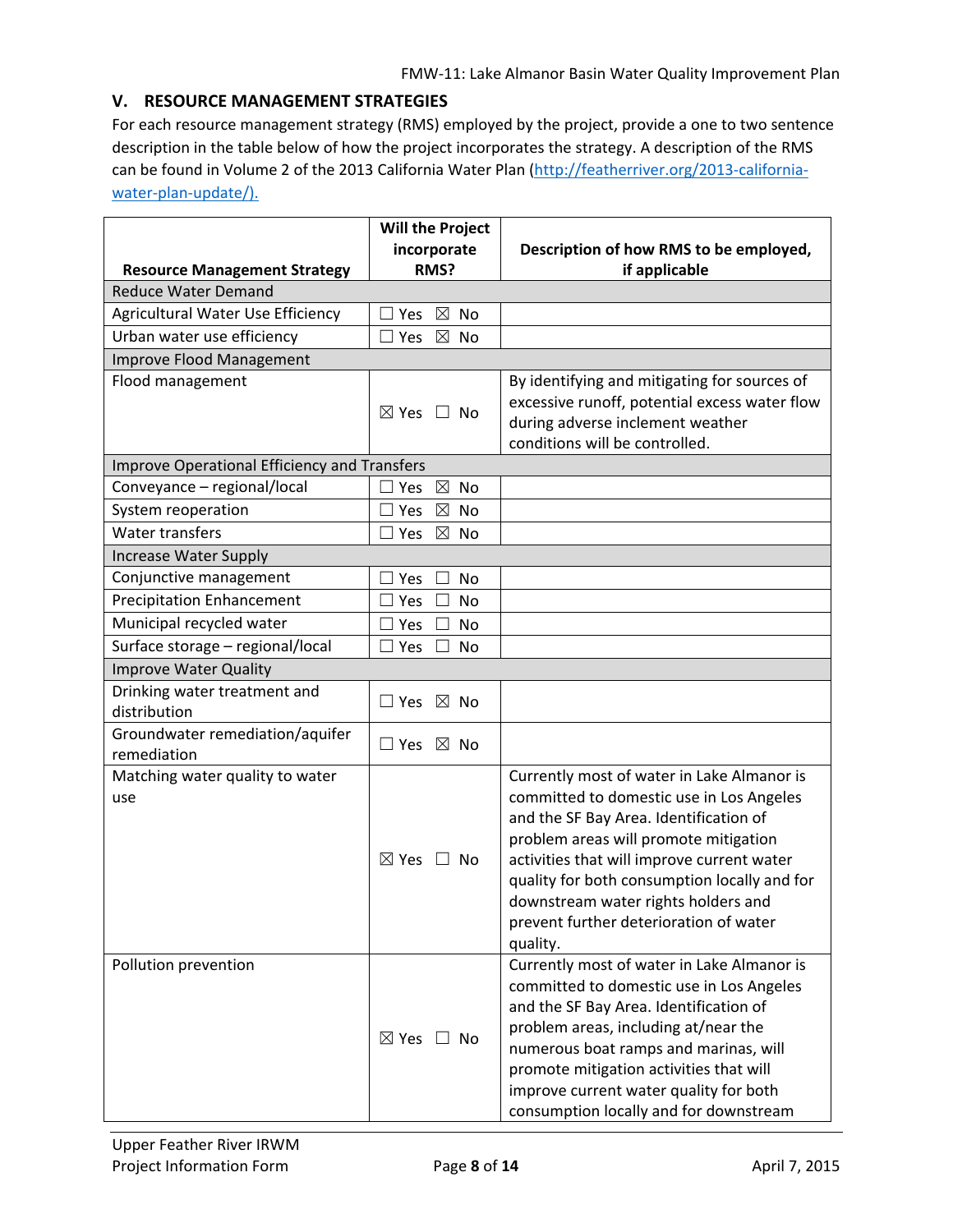|                                             | <b>Will the Project</b>           |                                                                                                                                                                                                                                                                                                                                                                                                                                                                                            |
|---------------------------------------------|-----------------------------------|--------------------------------------------------------------------------------------------------------------------------------------------------------------------------------------------------------------------------------------------------------------------------------------------------------------------------------------------------------------------------------------------------------------------------------------------------------------------------------------------|
|                                             | incorporate                       | Description of how RMS to be employed,                                                                                                                                                                                                                                                                                                                                                                                                                                                     |
| <b>Resource Management Strategy</b>         | RMS?                              | if applicable                                                                                                                                                                                                                                                                                                                                                                                                                                                                              |
|                                             |                                   | water rights holders and prevent further                                                                                                                                                                                                                                                                                                                                                                                                                                                   |
|                                             |                                   | deterioration of water quality.                                                                                                                                                                                                                                                                                                                                                                                                                                                            |
| Salt and salinity management                | $\boxtimes$ No<br>Yes             |                                                                                                                                                                                                                                                                                                                                                                                                                                                                                            |
| Urban storm water runoff                    | $\Box$ Yes $\boxtimes$ No         |                                                                                                                                                                                                                                                                                                                                                                                                                                                                                            |
| management<br>Practice Resource Stewardship |                                   |                                                                                                                                                                                                                                                                                                                                                                                                                                                                                            |
| Agricultural land stewardship               | $\boxtimes$ No<br>$\sqsupset$ Yes |                                                                                                                                                                                                                                                                                                                                                                                                                                                                                            |
| Ecosystem restoration                       | Yes<br>$\boxtimes$<br>No          |                                                                                                                                                                                                                                                                                                                                                                                                                                                                                            |
| Forest management                           | $\boxtimes$ No<br>Yes             |                                                                                                                                                                                                                                                                                                                                                                                                                                                                                            |
| Land use planning and                       |                                   |                                                                                                                                                                                                                                                                                                                                                                                                                                                                                            |
| management                                  | $\boxtimes$ No<br>$\Box$ Yes      |                                                                                                                                                                                                                                                                                                                                                                                                                                                                                            |
| Recharge area protection                    | $\boxtimes$<br><b>No</b><br>Yes   |                                                                                                                                                                                                                                                                                                                                                                                                                                                                                            |
| Sediment management                         | $\boxtimes$<br>Yes<br>No          |                                                                                                                                                                                                                                                                                                                                                                                                                                                                                            |
| Watershed management                        | $\boxtimes$ Yes $\Box$ No         | The proposed assessment project will<br>identify mediate runoff, sedimentation and<br>erosion issues in the Almanor Basin, will<br>provide local land use decision-makers with<br>access to watershed information that will<br>promote improvement of maintenance<br>procedures and facilitate local decision-<br>making regarding watershed functions to<br>enhance water quality.                                                                                                        |
| People and Water                            |                                   |                                                                                                                                                                                                                                                                                                                                                                                                                                                                                            |
| Economic incentives                         | $\boxtimes$ No<br>$\Box$ Yes      |                                                                                                                                                                                                                                                                                                                                                                                                                                                                                            |
| Outreach and engagement                     | $\boxtimes$ Yes $\Box$ No         | As the assessment of the factors<br>compromising water quality are identified all<br>stakeholders, including DWR will be involved<br>in the identification of potential solutions,<br>planning for mitigation and participation in<br>implementation of mitigation projects. The<br>information and planning process, as well as<br>the finished plans and operations will be<br>incorporated into the educational program<br>being developed by another proposal from<br>SI/LAWG/MMC/MSC. |
| Water and culture                           | $\boxtimes$ No<br>$\Box$ Yes      |                                                                                                                                                                                                                                                                                                                                                                                                                                                                                            |
| Water-dependent recreation                  | $\boxtimes$ Yes $\Box$ No         | The Lake Almanor Basin offers unparalleled<br>recreation opportunities and is a critical<br>economic driver for Plumas County. The<br>watershed provides millions of gallons of<br>clean drinking water for downstream users<br>along with critical habitat for myriad fish and<br>wildlife communities both throughout the<br>Basin and beyond. Although historically<br>considered to be in good condition,                                                                              |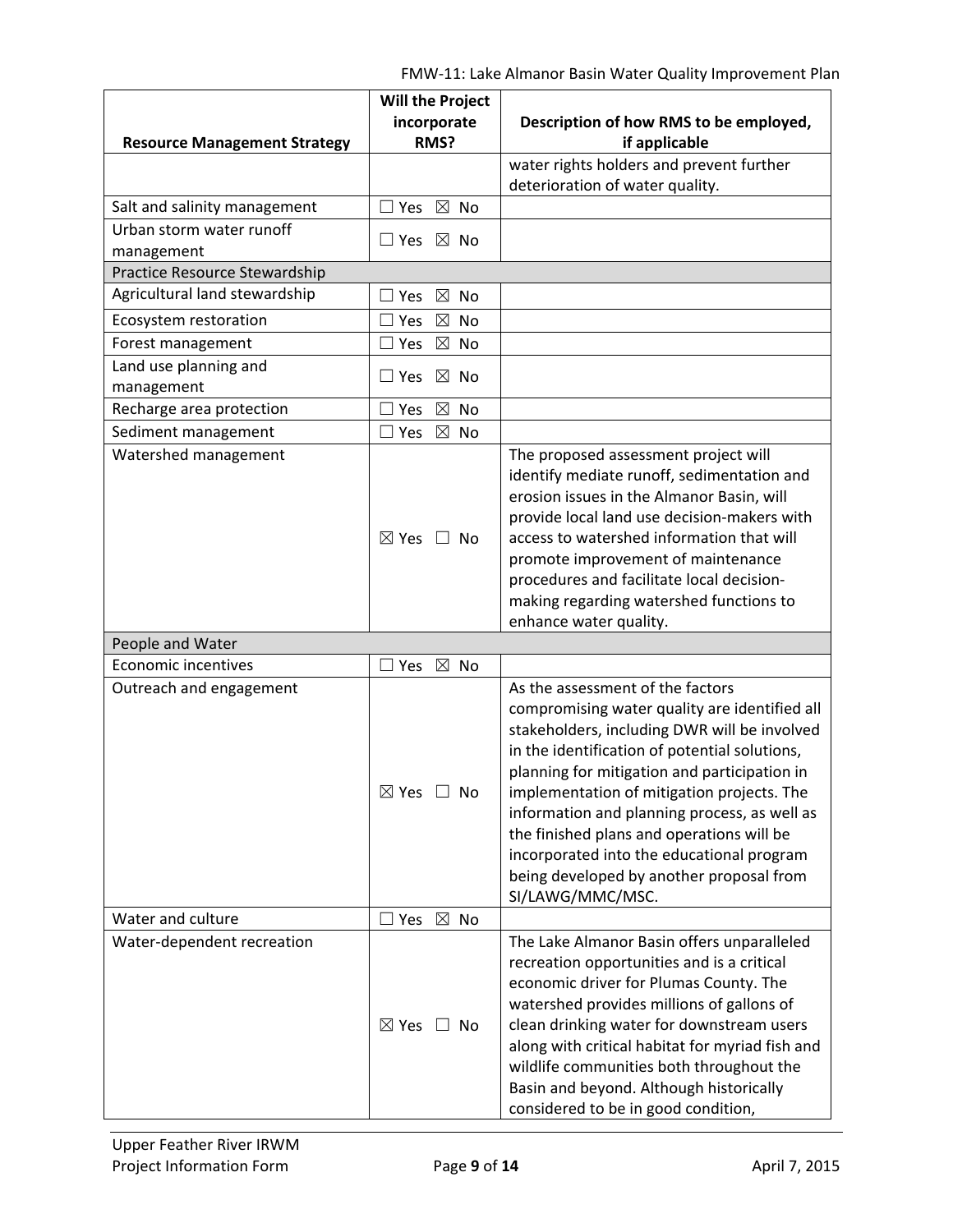FMW‐11: Lake Almanor Basin Water Quality Improvement Plan

| Description of how RMS to be employed,<br>incorporate<br>if applicable<br>RMS?<br><b>Resource Management Strategy</b><br>increased anthropogenic influences<br>associated with development and recreation<br>have exacerbated deteriorating water<br>quality in Lake Almanor, which, based on<br>current monitoring, includes drastically<br>increased nutrients, temperatures, and blue-<br>green algae and decreased dissolved oxygen.<br>This project will define the nature and<br>sources of the contaminants, identify<br>potential solutions, develop plans for<br>mitigation and implement mitigation<br>projects to maintain and reestablishment of<br>a more healthy ecosystem for the Almanor<br>Basin Watershed.<br>Wastewater/NPDES<br>Yes<br>No. | <b>Will the Project</b> |  |
|----------------------------------------------------------------------------------------------------------------------------------------------------------------------------------------------------------------------------------------------------------------------------------------------------------------------------------------------------------------------------------------------------------------------------------------------------------------------------------------------------------------------------------------------------------------------------------------------------------------------------------------------------------------------------------------------------------------------------------------------------------------|-------------------------|--|
|                                                                                                                                                                                                                                                                                                                                                                                                                                                                                                                                                                                                                                                                                                                                                                |                         |  |
|                                                                                                                                                                                                                                                                                                                                                                                                                                                                                                                                                                                                                                                                                                                                                                |                         |  |
|                                                                                                                                                                                                                                                                                                                                                                                                                                                                                                                                                                                                                                                                                                                                                                |                         |  |
| Other PMS addressed and evalantion:                                                                                                                                                                                                                                                                                                                                                                                                                                                                                                                                                                                                                                                                                                                            |                         |  |

Other RMS addressed and explanation:

### **VI. PROJECT COST AND FINANCING**

Please provide any estimates of project cost, sources of funding, and operation and maintenance costs, as well as the source of the project cost in the table below.

|    | <b>PROJECT BUDGET</b>                                                                                                  |                              |                                                                                     |                                                                    |                   |
|----|------------------------------------------------------------------------------------------------------------------------|------------------------------|-------------------------------------------------------------------------------------|--------------------------------------------------------------------|-------------------|
|    | Project serves a need of a DAC?: $\Box$ Yes $\boxtimes$ No<br>Funding Match Waiver request?: $\Box$ Yes $\boxtimes$ No |                              |                                                                                     |                                                                    |                   |
|    | Category                                                                                                               | Requested<br>Grant<br>Amount | <b>Cost Share:</b><br><b>Non-State</b><br><b>Fund Source*</b><br>(Funding<br>Match) | <b>Cost Share:</b><br><b>Other State</b><br><b>Fund</b><br>Source* | <b>Total Cost</b> |
| a. | <b>Direct Project Administration</b>                                                                                   | \$125,000                    |                                                                                     |                                                                    |                   |
| b. | <b>Land Purchase/Easement</b>                                                                                          | $$ -0-$                      |                                                                                     |                                                                    |                   |
| c. | <b>Planning/Design/Engineering</b><br>/ Environmental                                                                  | \$375,000                    |                                                                                     |                                                                    |                   |
| d. | <b>Other Costs</b>                                                                                                     | \$10,000                     |                                                                                     |                                                                    |                   |
| e. |                                                                                                                        |                              |                                                                                     |                                                                    |                   |
| f. |                                                                                                                        |                              |                                                                                     |                                                                    |                   |
| g. |                                                                                                                        |                              |                                                                                     |                                                                    |                   |
| h. |                                                                                                                        |                              |                                                                                     |                                                                    |                   |
| i. | <b>Grand Total (Sum rows (a) through</b><br>(h) for each column)                                                       | \$510,000                    |                                                                                     |                                                                    |                   |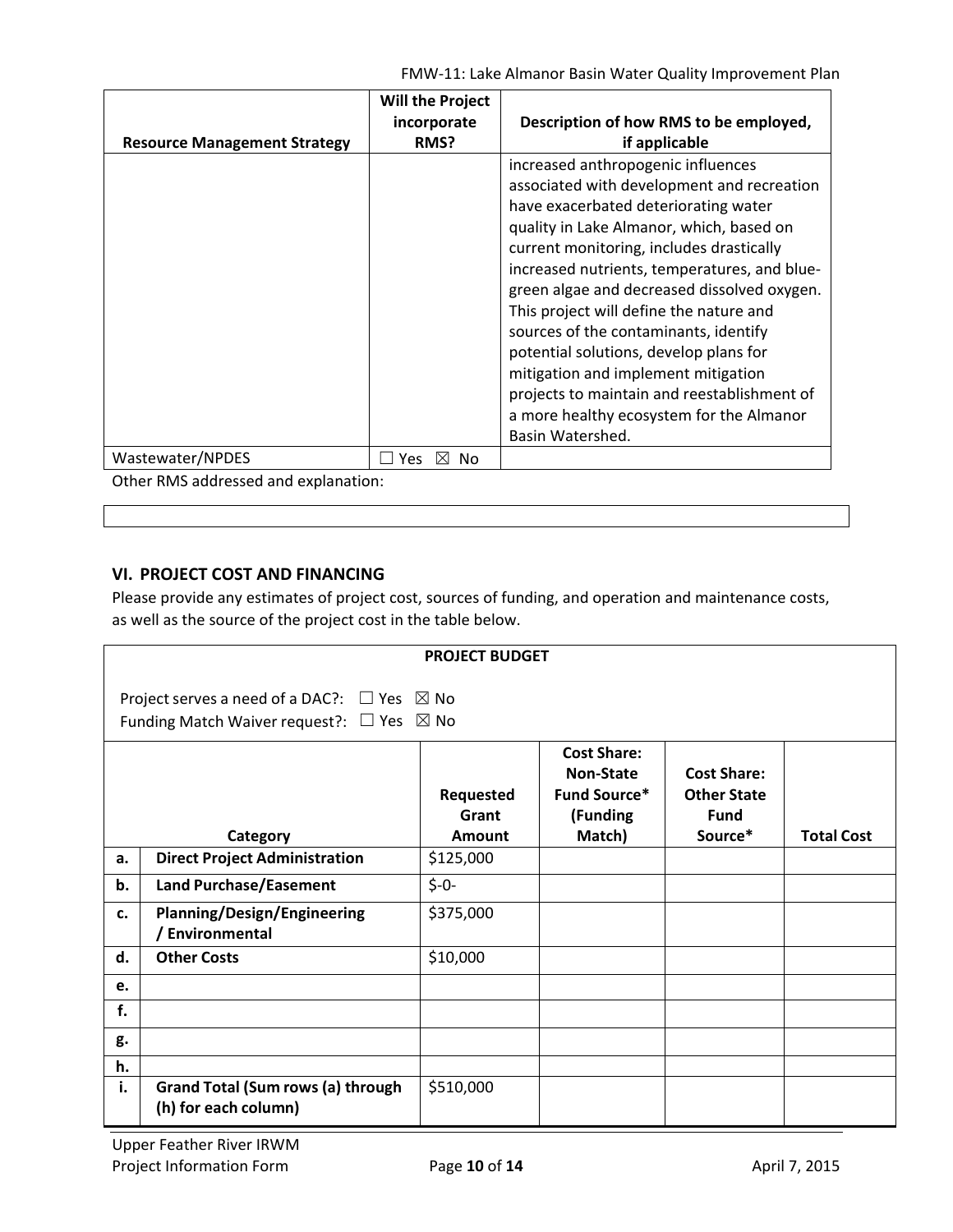| j. | Can the Project be phased? $\boxtimes$ Yes           | No                  | If yes, provide cost breakdown by phases |                                                                                              |
|----|------------------------------------------------------|---------------------|------------------------------------------|----------------------------------------------------------------------------------------------|
|    |                                                      | <b>Project Cost</b> | <b>O&amp;M Cost</b>                      | <b>Description of Phase</b>                                                                  |
|    | Phase 1                                              | \$125,000           |                                          | Identify and hire contract                                                                   |
|    |                                                      |                     |                                          | agencies to design study plans                                                               |
|    |                                                      |                     |                                          | and begin studies of current                                                                 |
|    |                                                      |                     |                                          | practices that negatively                                                                    |
|    |                                                      |                     |                                          | impact sedimentation,                                                                        |
|    |                                                      |                     |                                          | erosion, runoff and lake                                                                     |
|    |                                                      |                     |                                          | contamination by fertilizer                                                                  |
|    |                                                      |                     |                                          | use. Year 01                                                                                 |
|    | Phase 2                                              | \$425,000           |                                          | Continue and complete                                                                        |
|    |                                                      |                     |                                          | studies of current practices                                                                 |
|    |                                                      |                     |                                          | that negatively impact                                                                       |
|    |                                                      |                     |                                          | sedimentation, erosion, runoff                                                               |
|    |                                                      |                     |                                          | and lake contamination by                                                                    |
|    |                                                      |                     |                                          | fertilizer use. Develop and                                                                  |
|    |                                                      |                     |                                          | complete plans to implement                                                                  |
|    |                                                      |                     |                                          | strategies for altering                                                                      |
|    |                                                      |                     |                                          | practices that negatively                                                                    |
|    |                                                      |                     |                                          | impact sedimentation,                                                                        |
|    |                                                      |                     |                                          | erosion, stormwater runoff                                                                   |
|    |                                                      |                     |                                          | and fertilizer use, including                                                                |
|    |                                                      |                     |                                          | environmental compliance                                                                     |
|    |                                                      |                     |                                          | Years 02 & 03                                                                                |
|    | Phase 3                                              |                     |                                          |                                                                                              |
|    | Phase 4                                              |                     |                                          |                                                                                              |
| k. | Explain how operation and maintenance costs will be  |                     |                                          | This project will identify sources of runoff                                                 |
|    | financed for the 20-year planning period for project |                     |                                          | effecting water quality and provide the detailed                                             |
|    | implementation (not grant funded).                   |                     |                                          | data for local decision makers to alter current                                              |
|    |                                                      |                     |                                          | practices. Changes that will require funds                                                   |
|    |                                                      |                     |                                          | beyond those already being used will be<br>generated by applications for additional funds to |
|    |                                                      |                     |                                          | support specific projects needed to change                                                   |
|    |                                                      |                     |                                          | infrastructure or management practices.                                                      |
| I. | Has a Cost/Benefit analysis been completed?          |                     | $\Box$ Yes $\boxtimes$ No                |                                                                                              |
| m. | Describe what impact there may be if the project is  |                     |                                          | The Lake Almanor Basin offers unparalleled                                                   |
|    | not funded (300 words or less)                       |                     |                                          | recreation opportunities and is a critical                                                   |
|    |                                                      |                     |                                          | economic driver for Plumas County. The                                                       |
|    |                                                      |                     |                                          | watershed provides millions of gallons of clean                                              |
|    |                                                      |                     |                                          | drinking water for downstream users along with                                               |
|    |                                                      |                     |                                          | critical habitat for myriad fish and wildlife                                                |
|    |                                                      |                     |                                          | communities both throughout the Basin and                                                    |
|    |                                                      |                     |                                          | beyond. Although historically considered to be                                               |
|    |                                                      |                     |                                          | in good condition, increased anthropogenic                                                   |
|    |                                                      |                     |                                          | influences associated with development and                                                   |
|    |                                                      |                     |                                          | recreation have exacerbated deteriorating water                                              |
|    |                                                      |                     |                                          | quality in Lake Almanor, which, based on current                                             |
|    |                                                      |                     |                                          | monitoring, includes drastically increased                                                   |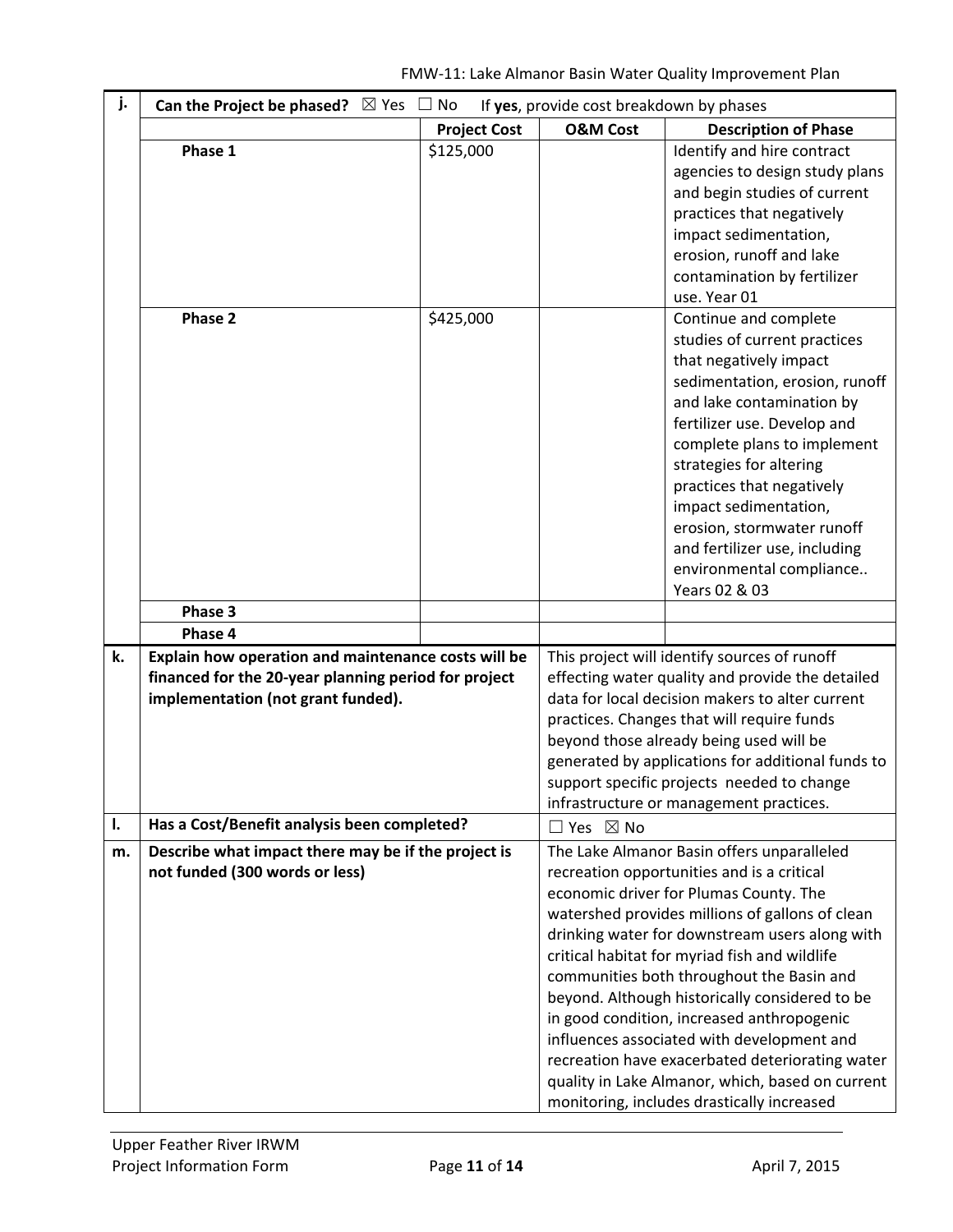| nutrients, temperatures, and blue-green algae<br>and decreased dissolved oxygen. This proposal is<br>for the first stages of a comprehensive program<br>to define and minimize the impacts of erosion,<br>sedimentation, and contaminated runoff from<br>either upstream sources or urban run-off,<br>especially stormwater, from roads, golf courses,<br>lawns and other surfaces around homes and<br>developed areas surrounding the lake. Without<br>such a proactive program, such as proposed<br>here, the water quality of Lake Almanor will<br>continue to deteriorate at an increasingly rapid |
|--------------------------------------------------------------------------------------------------------------------------------------------------------------------------------------------------------------------------------------------------------------------------------------------------------------------------------------------------------------------------------------------------------------------------------------------------------------------------------------------------------------------------------------------------------------------------------------------------------|
| rate as the drought continues.                                                                                                                                                                                                                                                                                                                                                                                                                                                                                                                                                                         |
| *List all sources of funding                                                                                                                                                                                                                                                                                                                                                                                                                                                                                                                                                                           |

ist all sources of funding.

Note: See Project Development Manual, Exhibit B, for assistance in completing this table (http://featherriver.org/documents/).

### **VIII. PROJECT STATUS AND SCHEDULE**

Please provide a status of the project, level of completion as well as a description of the activities planned for each project stage. If unknown, enter **TBD**.

|                      | <b>Check the</b> |                          |                           |                          | Planned/          |
|----------------------|------------------|--------------------------|---------------------------|--------------------------|-------------------|
|                      | <b>Current</b>   |                          | <b>Description of</b>     | Planned/                 | <b>Actual</b>     |
|                      | Project          |                          | <b>Activities in Each</b> | <b>Actual Start</b>      | <b>Completion</b> |
| <b>Project Stage</b> | <b>Stage</b>     | Completed?               | <b>Project Stage</b>      | Date (mm/yr)             | Date (mm/yr)      |
| a. Assessment and    |                  | □<br>Yes                 |                           | As soon as               | <b>TBD</b>        |
| <b>Evaluation</b>    |                  | $\boxtimes$<br><b>No</b> |                           | funding is               |                   |
|                      |                  | N/A<br>$\Box$            |                           | awarded the              |                   |
|                      |                  |                          |                           | program will<br>begin by |                   |
|                      | 区                |                          |                           | expanding the            |                   |
|                      |                  |                          |                           | existing                 |                   |
|                      |                  |                          |                           | minimal testing          |                   |
|                      |                  |                          |                           | program and              |                   |
|                      |                  |                          |                           | the hiring of            |                   |
|                      |                  |                          |                           | contract                 |                   |
|                      |                  |                          |                           | agencies.                |                   |
| b. Final Design      | $\Box$           | □<br>Yes                 |                           |                          |                   |
|                      |                  | ⊠<br><b>No</b>           |                           |                          |                   |
|                      |                  | N/A<br>$\Box$            |                           |                          |                   |
| c. Environmental     |                  | $\Box$<br>Yes            |                           |                          |                   |
| <b>Documentation</b> | $\Box$           | ⊠<br><b>No</b>           |                           |                          |                   |
| (CEQA / NEPA)        |                  | N/A<br>$\Box$            |                           |                          |                   |
| d. Permitting        |                  | □<br>Yes                 |                           |                          |                   |
|                      | □                | $\boxtimes$<br><b>No</b> |                           |                          |                   |
|                      |                  | N/A<br>$\Box$            |                           |                          |                   |
| e. Construction      | □                | □<br>Yes                 |                           |                          |                   |
| Contracting          |                  | $\boxtimes$<br>No        |                           |                          |                   |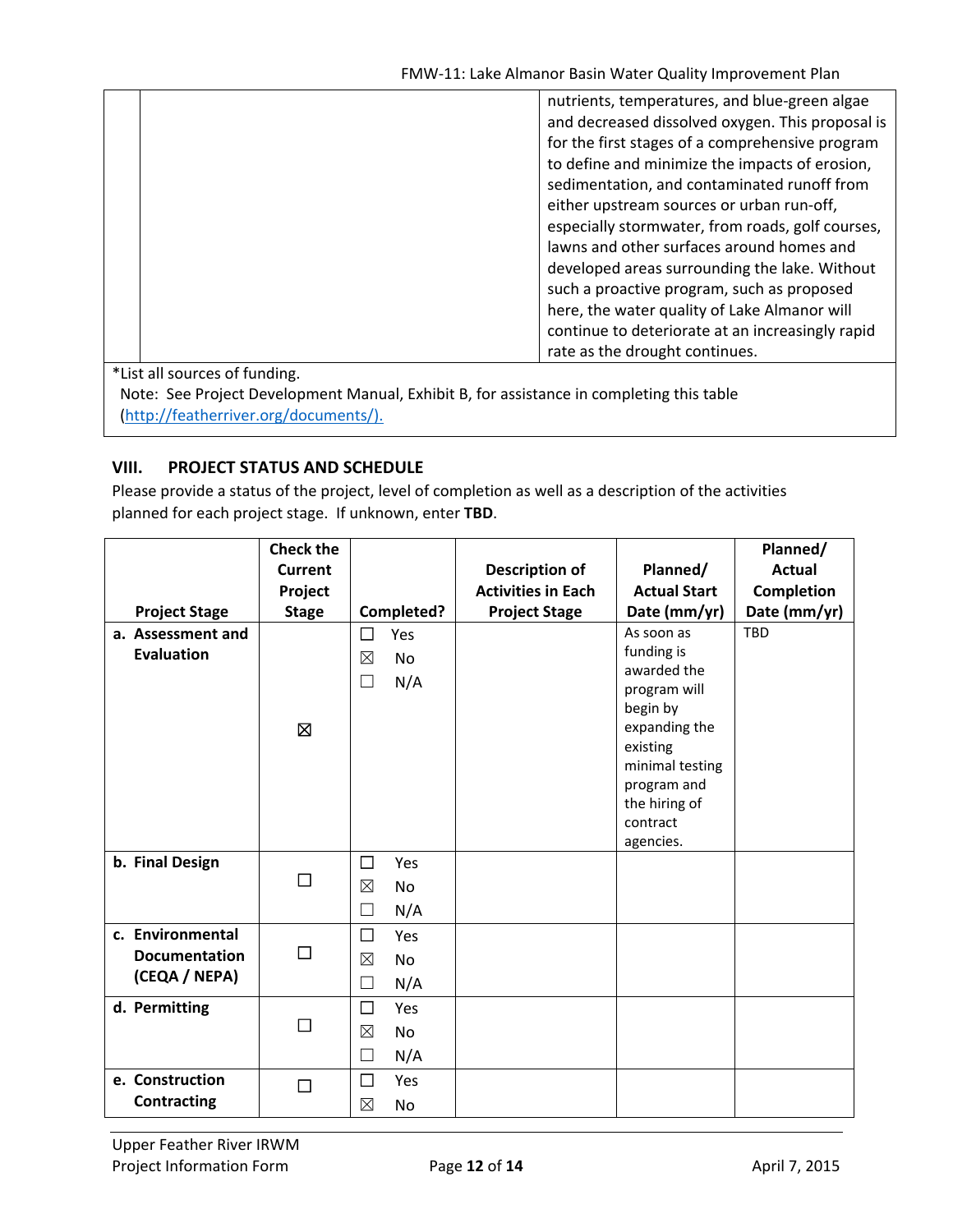|                                              |   |   | N/A |  |  |
|----------------------------------------------|---|---|-----|--|--|
| f. Construction                              |   |   | Yes |  |  |
| Implementation                               | П | ⊠ | No. |  |  |
|                                              |   |   | N/A |  |  |
| Provide explanation if more than one project |   |   |     |  |  |
| stage is checked as current status           |   |   |     |  |  |
|                                              |   |   |     |  |  |

### **IX. PROJECT TECHNICAL FEASIBILITY**

Please provide any related documents (date, title, author, and page numbers) that describe and confirm the technical feasibility of the project. See www.featherriver.org/catalog/index.php for documents gathered on the UFR Region.

| a. | List the adopted planning documents the proposed         | Lake Almanor Watershed Management             |
|----|----------------------------------------------------------|-----------------------------------------------|
|    | project is consistent with or supported by (e.g. General | Plan (2009) prepared by Sierra Institute      |
|    | Plans, UWMPs, GWMPs, Water Master Plan, Habitat          | for Community and Environment                 |
|    | Conservation Plans, TMDLs, Basin Plans, etc.).           |                                               |
| b. | List technical reports and studies supporting the        | Lake Almanor Water Quality Report             |
|    | feasibility of this project.                             | 2014 (2015) prepared by Dr. Gina              |
|    |                                                          | Johnston (CSU-Chico) and Scott                |
|    |                                                          | McReynolds (CA-DWR) for the Plumas            |
|    |                                                          | County Flood Control and Water                |
|    |                                                          | <b>Conservation District and Lake Almanor</b> |
|    |                                                          | Watershed Advisory Group.                     |
|    |                                                          | Lake Almanor Watershed Assessment             |
|    |                                                          | Report (2006) prepared by CH2MHill            |
|    |                                                          | and Earthworks Restoration, Inc. for the      |
|    |                                                          | Plumas County Flood Control and Water         |
|    |                                                          | <b>Conservation District.</b>                 |
|    |                                                          |                                               |
|    |                                                          | Lake Almanor Stakeholder Report: Key          |
|    |                                                          | issues in the Basin (2004) prepared by        |
|    |                                                          | Sierra Institute for Community and            |
|    |                                                          | Environment.                                  |
| c. | Concisely describe the scientific basis (e.g. how much   | The quality of Lake Almanor has been          |
|    | research has been conducted) of the proposed project in  | assessed for a number of years. When          |
|    | 300 words or less.                                       | economic constraints prevented DWR            |
|    |                                                          | and Plumas County from continuing             |
|    |                                                          | annual assessments, LAWG and its              |
|    |                                                          | predecessor, Almanor Basin Watershed          |
|    |                                                          | Advisory Committee (ABWAC) raised             |
|    |                                                          | private funds to continue monitoring          |
|    |                                                          | the lake. These annual reports have           |
|    |                                                          | clearly shown deterioration of water          |
|    |                                                          | quality in recent years, including            |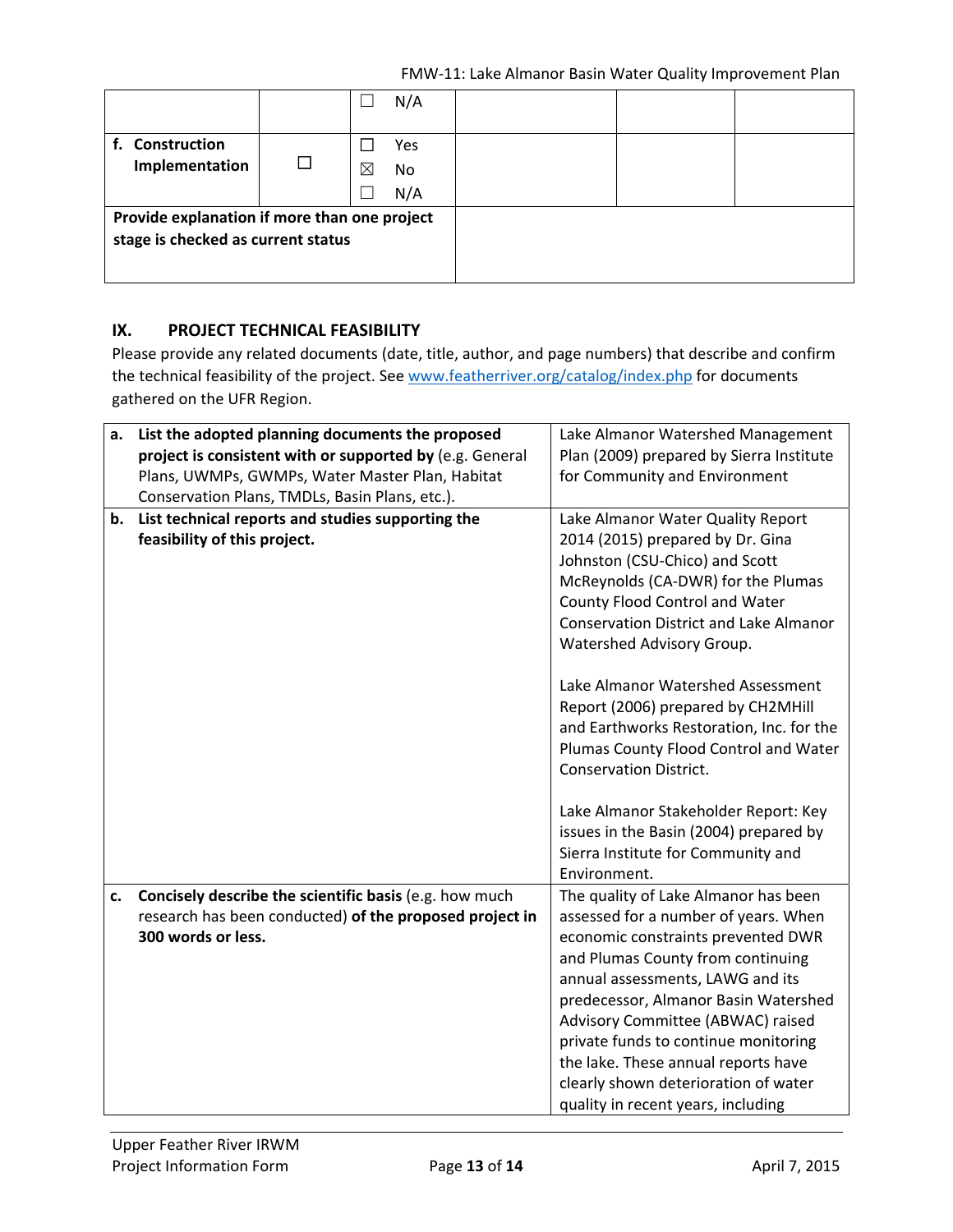|                                                                                                                                                                                                                                                                                                                                                                                                                                                                                    | increases in temperature, dissolved<br>nutrients, blue-green algae and other<br>biologicals and decreased in dissolved<br>oxygen. Due to lack of funding a<br>comprehensive assessment of the lake<br>or its tributaries has not been possible<br>to identify the sources contributing to<br>the deterioration in quality. The report<br>for 2014 is referenced above and the<br>others are available on the website. |  |  |  |
|------------------------------------------------------------------------------------------------------------------------------------------------------------------------------------------------------------------------------------------------------------------------------------------------------------------------------------------------------------------------------------------------------------------------------------------------------------------------------------|-----------------------------------------------------------------------------------------------------------------------------------------------------------------------------------------------------------------------------------------------------------------------------------------------------------------------------------------------------------------------------------------------------------------------|--|--|--|
| d. Does the project implement green technology (e.g.<br>alternate forms of energy, recycled materials, LID<br>techniques, etc.).                                                                                                                                                                                                                                                                                                                                                   | Yes<br>$\boxtimes$ No $\Box$ N/A<br>If yes, please describe.                                                                                                                                                                                                                                                                                                                                                          |  |  |  |
| Are you an Urban Water Supplier <sup>1</sup> ?<br>e.                                                                                                                                                                                                                                                                                                                                                                                                                               | $\boxtimes$<br>Yes<br>No<br>N/A<br>$\overline{\phantom{0}}$                                                                                                                                                                                                                                                                                                                                                           |  |  |  |
| Are you are an Agricultural Water Supplier <sup>2</sup> ?<br>f.                                                                                                                                                                                                                                                                                                                                                                                                                    | N/A<br>$\boxtimes$<br>No<br>Yes<br>П                                                                                                                                                                                                                                                                                                                                                                                  |  |  |  |
| Is the project related to groundwater?<br>g.                                                                                                                                                                                                                                                                                                                                                                                                                                       | $\Box N/A$<br>Yes<br>$\boxtimes$ No<br>$\Box$<br>If yes, please indicate which<br>groundwater basin.                                                                                                                                                                                                                                                                                                                  |  |  |  |
| $1$ Urban Water Supplier is defined as a supplier, either publicly or privately owned, providing water for<br>municipal purposes either directly or indirectly to more than 3,000 customers or supplying more than<br>3,000 acre-feet of water annually.<br><sup>2</sup> Agricultural Water Supplier is defined as a water supplier, either publicly or privately owned, providing<br>water to 10,000 or more irrigated acres, excluding the acreage that receives recycled water. |                                                                                                                                                                                                                                                                                                                                                                                                                       |  |  |  |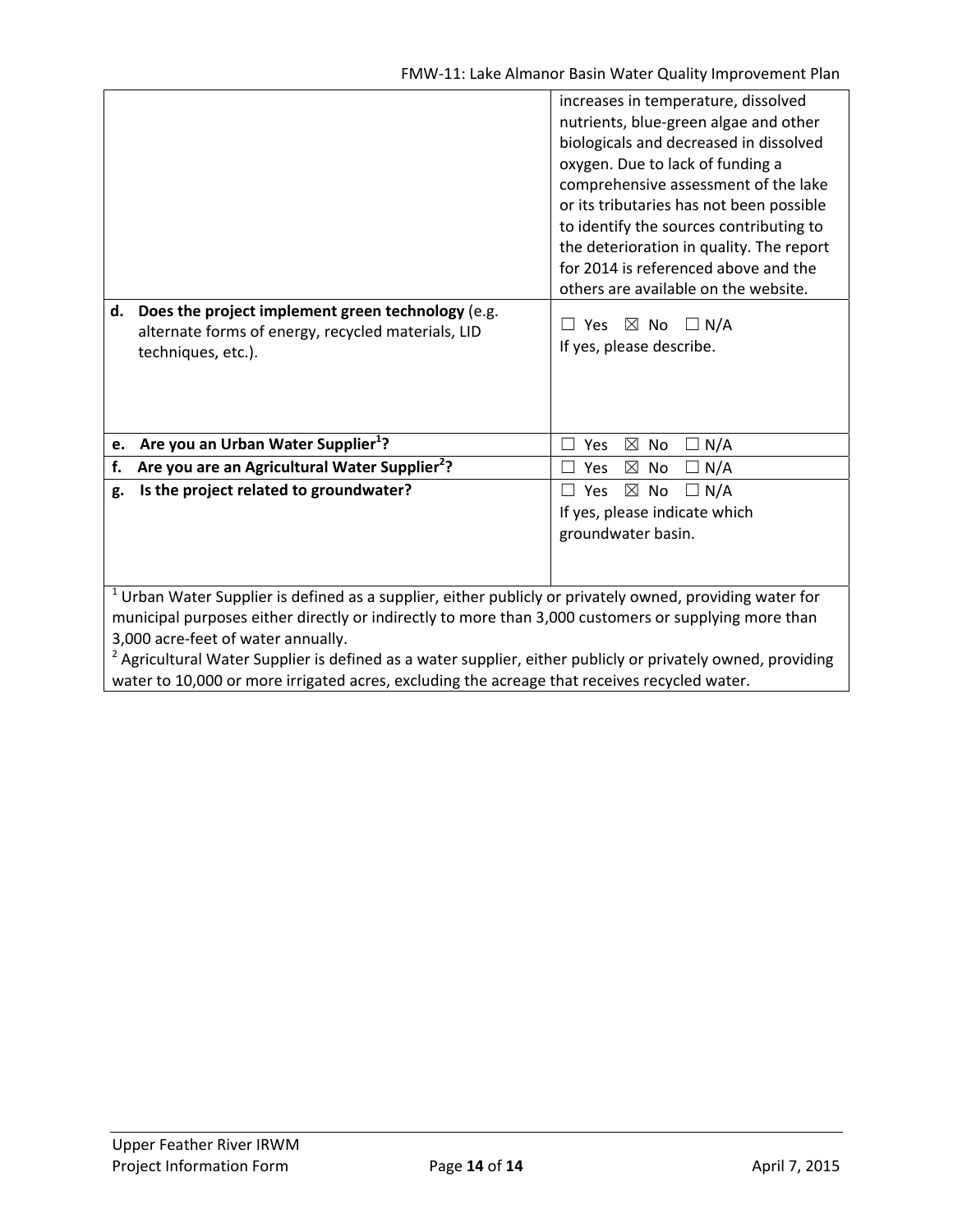# Climate Change – Project Assessment Checklist

This climate change project assessment tool allows project applicants and the planning team to assess project consistency with Proposition 84 plan standards and RWMG plan assessment standards. The tool is a written checklist that asks GHG emissions and adaptation/resiliency questions.

Name of project: FMW‐11: Lake Almanor Basin Water Quality Improvement Program

Project applicant: Sierra Institute/ LAWG

# GHG Emissions Assessment

### **Project Construction Emissions**

*(If you check any of the boxes, please see the attached worksheet)*

The project requires nonroad or off-road engines, equipment, or vehicles to complete.

 $\Box$  The project requires materials to be transported to the project site.

 $\Box$  The project requires workers to commute to the project site.

 $\Box$  The project is expected to generate GHG emissions for other reasons.

The project does not have a construction phase and/or is not expected to generate GHG emissions during the construction phase.

## **Operating Emissions**

*(If you check any of the boxes, please see the attached worksheet)*

 $\Box$  The project requires energy to operate.

- $\Box$  The project will generate electricity.
- $\Box$  The project will proactively manage forests to reduce wildfire risk.
- The project will affect wetland acreage.
- $\Box$  The project will include new trees.
- $\vert \ \vert$  Project operations are expected to generate or reduce GHG emissions for other reasons.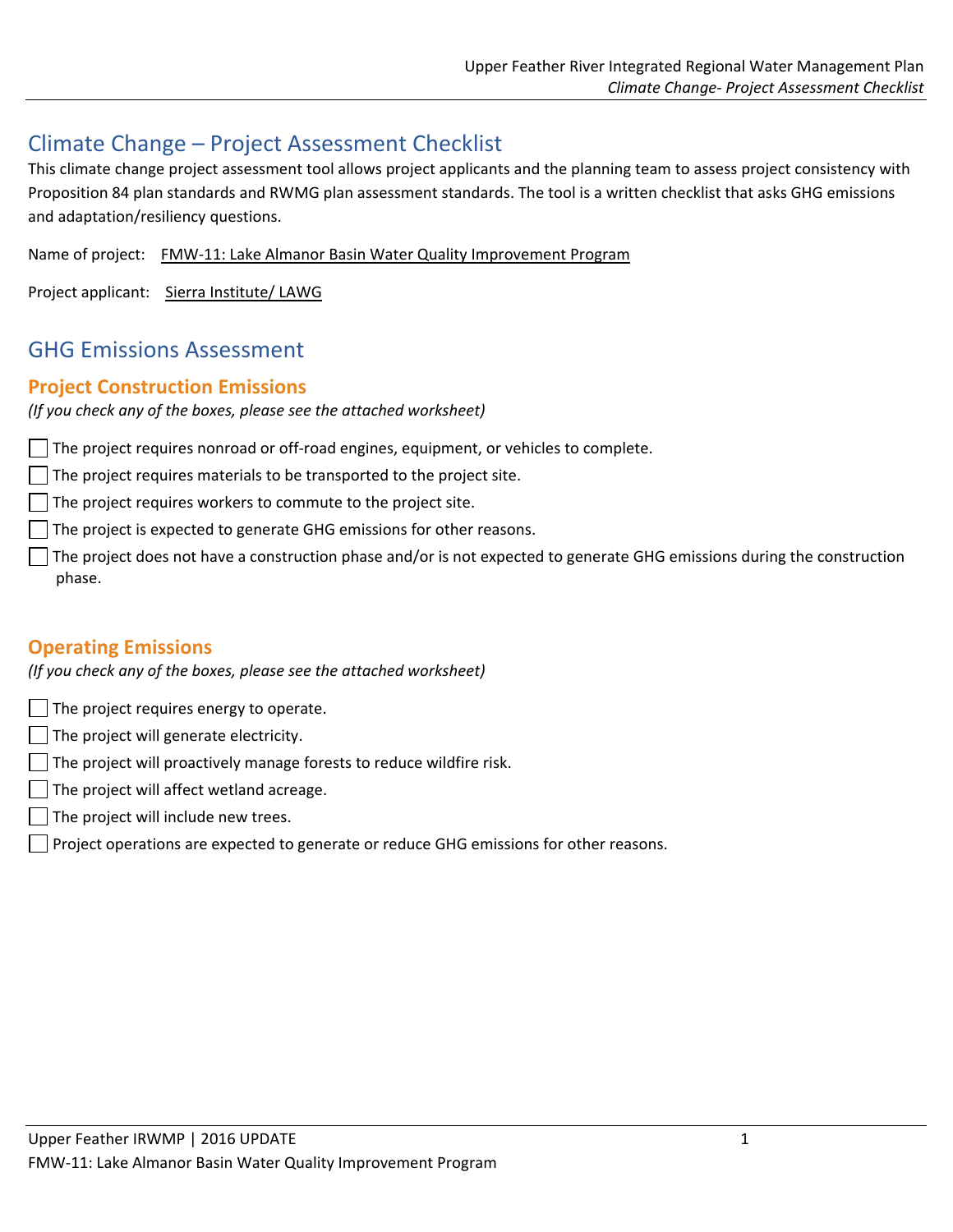# Adaptation & Resiliency Assessment

## **Water Supply**

Describe how the project makes the watershed (more/less) resilient to one or more of the following high priority water supply vulnerability issues:

| X Not applicable                  |  |
|-----------------------------------|--|
| Reduced snowmelt                  |  |
| Unmet local water needs (drought) |  |
| Increased invasive species        |  |

## **Water Demand**

Describe how the project makes the watershed (more/less) resilient to one or more of the following high priority water demand vulnerability issues:

| Not applicable                            |  |
|-------------------------------------------|--|
| Increasing seasonal water use variability |  |
| Unmet in-stream flow requirements         |  |
| Climate-sensitive crops                   |  |
| Groundwater drought resiliency            |  |
| Water curtailment effectiveness           |  |
|                                           |  |

## **Water Quality**

Describe how the project makes the watershed (more/less) resilient to one or more of the following high priority water quality vulnerability issues:

<u> 1989 - Andrea Barbara, amerikana amerikana amerikana amerikana amerikana amerikana amerikana amerikana amerik</u>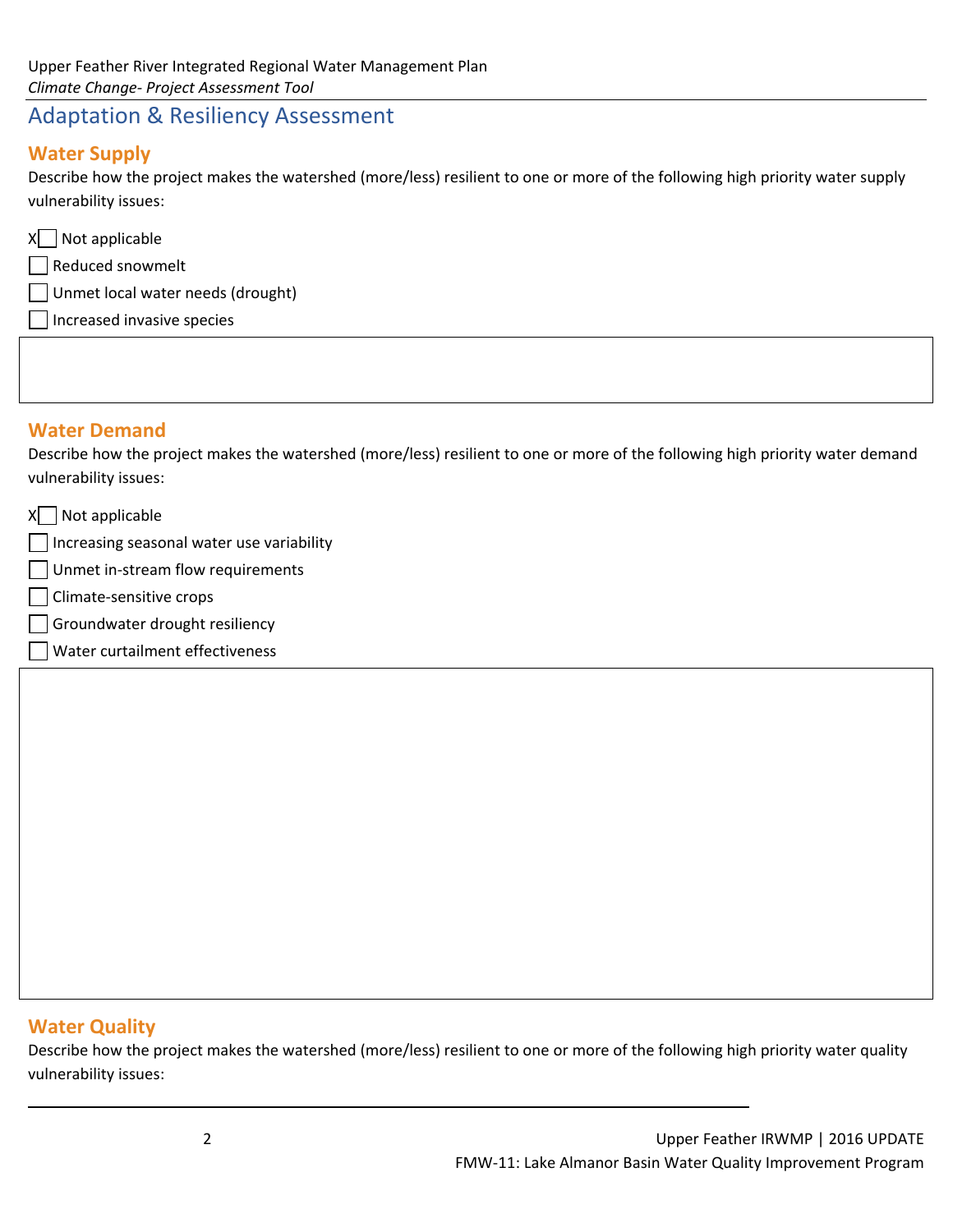#### $X$  Not applicable

Increasing catastrophic wildfires

 $\Box$  Eutrophication (excessive nutrient pollution in a waterbody, often followed by algae blooms and other related water quality issues)

Seasonal low flows and limited abilities for waterbodies to assimilate pollution

Water treatment facility operations

 $\Box$  Unmet beneficial uses (municipal and domestic water supply, water contact recreation, cold freshwater habitat, spawning habitat, wildlife habitat, etc.)

This is a monitoring project to identify and quantify degradation in the quality of water in the Basin and provide information for decision making regarding mitigation projects if they become necessary.

## **Flooding**

Describe how the project makes the watershed (more/less) resilient to one or more of the following high priority flooding vulnerability issues:

 $X$  Not applicable Aging critical flood protection Wildfires Critical infrastructure in a floodplain Insufficient flood control facilities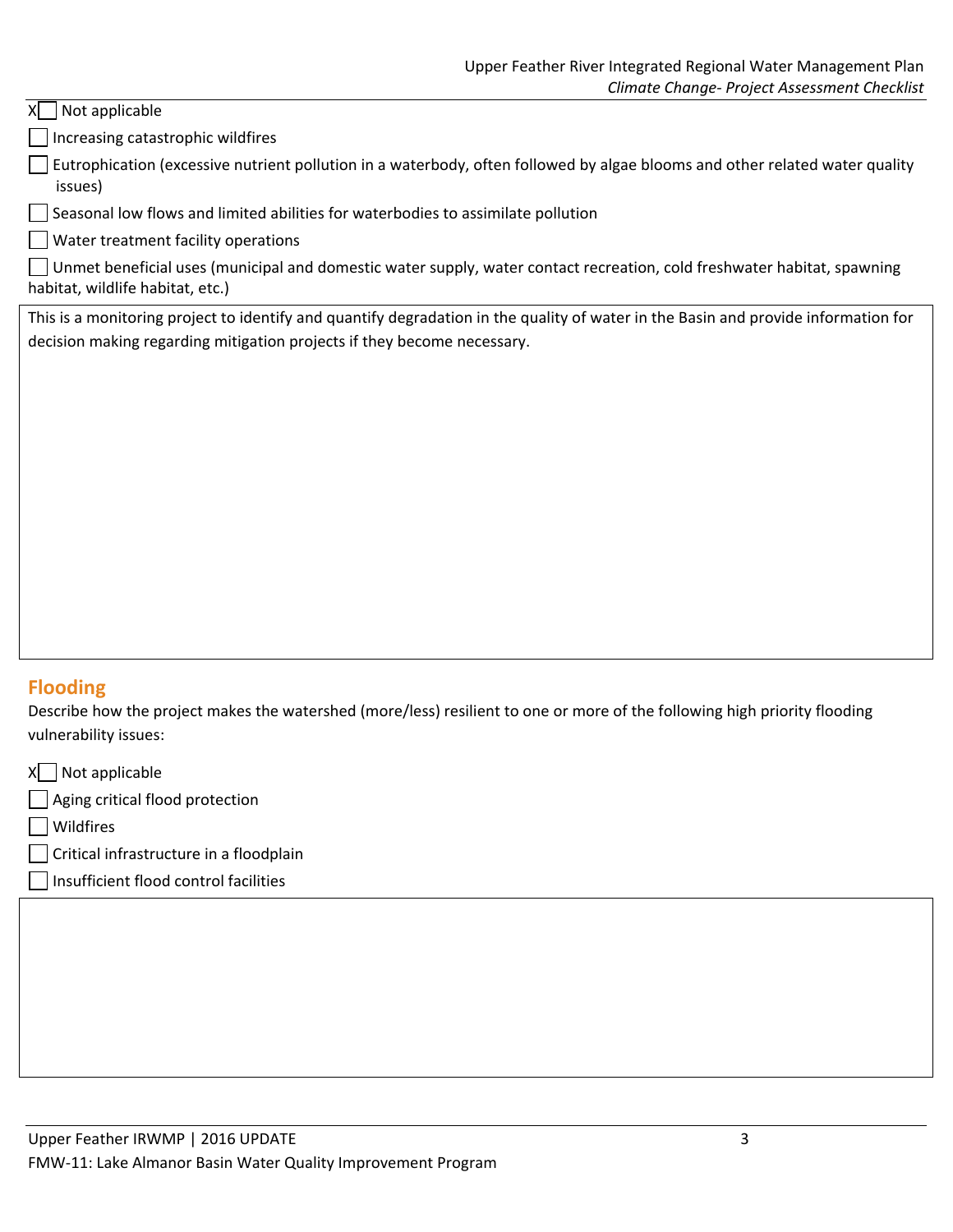### **Ecosystem and Habitat**

Describe how the project makes the watershed (more/less) resilient to one or more of the following high priority ecosystem and habitat vulnerability issues:

 $X \cap$  Not applicable Climate‐sensitive fauna or flora Recreation and economic activity Quantified environmental flow requirements **Erosion and sedimentation** Endangered or threatened species  $\Box$  Fragmented habitat

### **Hydropower**

Describe how the project makes the watershed (more/less) resilient to one or more of the following high priority hydropower vulnerability issues:

<u> 1989 - Andrea Barbara, amerikana amerikana amerikana amerikana amerikana amerikana amerikana amerikana amerik</u>

 $X$  Not applicable

Reduced hydropower output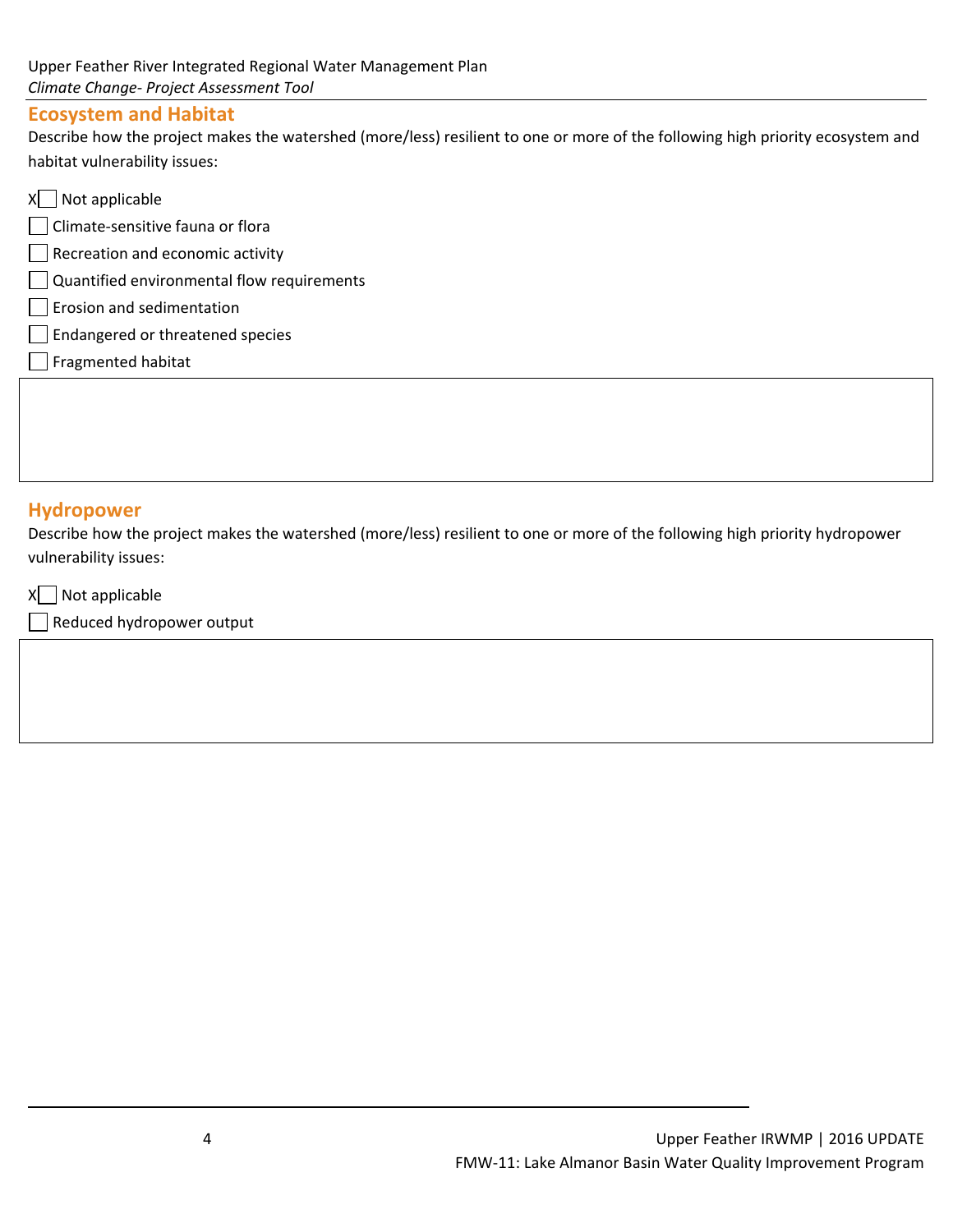### Upper Feather River IRWMP Project Assessment ‐ GHG Emissions Analysis

#### FMW‐11: Lake Almanor Basin Water Quality Improvement Plan

#### **GHG Emissions Analysis**

**Project Construction Emissions**

The project requires non-road or off-road engines, equipment, or vehicles to complete. If yes:

|                       | Maximum    |                        |                           |
|-----------------------|------------|------------------------|---------------------------|
|                       | Number Per | Total 8-Hour Days in   |                           |
| Type of Equipment Day |            | Operation              | Total MTCO <sub>2</sub> e |
|                       |            |                        |                           |
|                       |            |                        |                           |
|                       |            |                        |                           |
|                       |            |                        |                           |
|                       |            |                        |                           |
|                       |            |                        |                           |
|                       |            |                        |                           |
|                       |            |                        |                           |
|                       |            |                        |                           |
|                       |            |                        |                           |
|                       |            | <b>Total Emissions</b> |                           |

The project requires materials to be transported to the project site. If yes:

| <b>Round Trips</b> | (Miles)             | Total MTCO <sub>2</sub> e |  |
|--------------------|---------------------|---------------------------|--|
| Total Number of    | Distance            |                           |  |
|                    | <b>Average Trip</b> |                           |  |

The project requires workers to commute to the project site. If yes:

| Average Number     |             | Total Number   Distance Traveled |                           |  |
|--------------------|-------------|----------------------------------|---------------------------|--|
| <b>lof Workers</b> | of Workdays | (Miles)                          | Total MTCO <sub>2</sub> e |  |
|                    |             |                                  |                           |  |

The project is expected to generate GHG emissions for other reasons. If yes, explain:

The project does not have a construction phase and/or is not expected to generate GHG emissions during the construction phase.

X